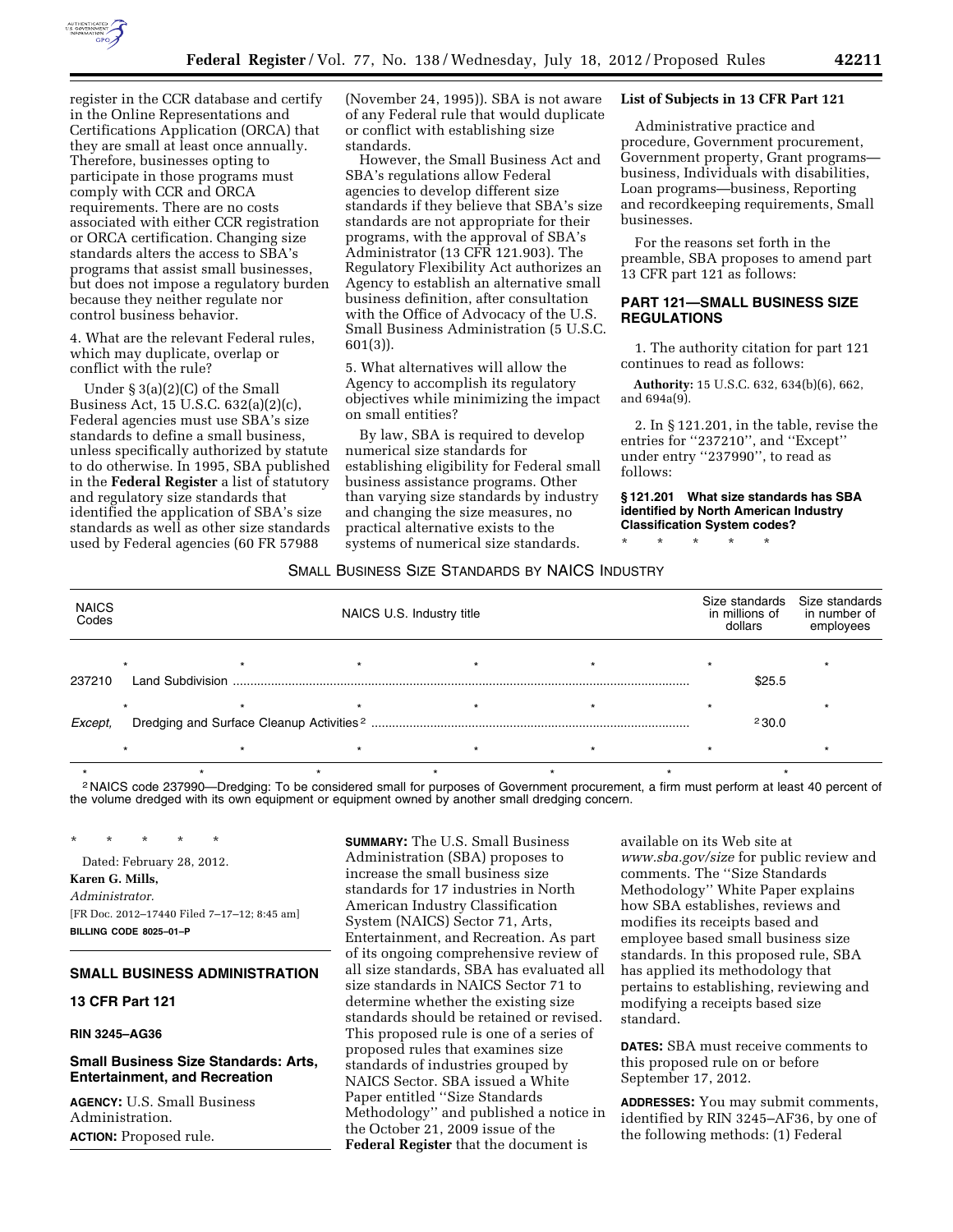eRulemaking Portal: *[www.regulations.gov](http://www.regulations.gov)*; follow the instructions for submitting comments; or (2) Mail/Hand Delivery/Courier: Khem R. Sharma, Ph.D., Chief, Size Standards Division, 409 Third Street, SW., Mail Code 6530, Washington, DC 20416. SBA will not accept comments submitted by email.

SBA will post all comments to this proposed rule on *[www.regulations.gov](http://www.regulations.gov)*. If you wish to submit confidential business information (CBI) as defined in the User Notice at *[www.regulations.gov](http://www.regulations.gov)*, you must submit such information to U.S. Small Business Administration, Khem R. Sharma, Ph.D., Chief, Size Standards Division, 409 Third Street, SW., Mail Code 6530, Washington, DC 20416, or send an email to *[sizestandards@sba.gov.](mailto:sizestandards@sba.gov)* Highlight the information that you consider to be CBI and explain why you believe SBA should hold this information as confidential. The SBA will review your information and determine whether it will make the information public.

**FOR FURTHER INFORMATION CONTACT:**  Jorge Laboy-Bruno, Economist, Size Standards Division, (202) 205–6618 or *[sizestandards@sba.gov](mailto:sizestandards@sba.gov)*.

**SUPPLEMENTARY INFORMATION:** To determine eligibility for Federal small business assistance, SBA establishes small business definitions (referred to as size standards) for private sector industries in the United States. SBA uses two primary measures of business size—average annual receipts and average number of employees. SBA uses financial assets, electric output, and refining capacity to measure the size of a few specialized industries. In addition, SBA's Small Business Investment Company (SBIC), Certified Development Company (504) and 7(a) Loan Programs use either the industry based size standards or net worth and net income based alternative size standards to determine eligibility for those programs. At the start of the current comprehensive size standards review, there were 41 different size standards covering 1,141 NAICS industries and 18 sub-industry activities (''exceptions'' in SBA's Table of size standards). Thirty-one of these size standards were based on average annual receipts, seven were based on average number of employees, and three were based on other measures.

Over the years, SBA has received comments that its size standards have not kept up with changes in the economy, in particular the changes in the Federal contracting marketplace and industry structure. The last time SBA conducted a comprehensive review of

all size standards was during the late 1970s and early 1980s. Since then, most reviews of size standards were limited to a few specific industries in response to requests from the public and Federal agencies. SBA also makes periodic inflation adjustments to its monetary based size standards. The SBA's latest inflation adjustment to size standards was published in the **Federal Register**  on July 18, 2008 (73 FR 41237).

Because of changes in the Federal marketplace and industry structure since the last overall review, SBA recognizes that current data may no longer support some of its existing size standards. Accordingly, in 2007, SBA began a comprehensive review of all size standards to determine if they are consistent with current data, and to adjust them when necessary. In addition, on September 27, 2010, the President of the United States signed the Small Business Jobs Act of 2010 (Jobs Act). The Jobs Act directs SBA to conduct a detailed review of all size standards and to make appropriate adjustments to reflect market conditions. Specifically, the Jobs Act requires SBA to review at least one-third of all size standards during every 18 month period from the date of its enactment and do a complete review of all size standards not less frequently than once every 5 years thereafter. Reviewing existing small business size standards and making appropriate adjustments based on current data are also consistent with Executive Order 13563 on improving regulation and regulatory review.

Rather than review all size standards at one time, SBA is reviewing a group of industries within an NAICS Sector. An NAICS Sector generally consists of 25 to 75 industries, except for the manufacturing sector, which has considerably more industries. Once SBA completes its review of size standards for industries in an NAICS Sector, it will issue a proposed rule to revise size standards for those industries for which currently available data and other relevant factors support doing so.

Below is a discussion of SBA's size standards methodology for establishing receipts based size standards, which SBA applied to this proposed rule, including analyses of industry structure, Federal procurement trends and other factors for industries reviewed in this proposed rule, the impact of the proposed revisions to size standards on Federal small business assistance, and the evaluation of whether a revised size standard would exclude dominant firms from being considered small.

## **Size Standards Methodology**

SBA has recently developed a ''Size Standards Methodology'' for establishing, reviewing and modifying size standards when necessary. SBA has published this document on its Web site at *[www.sba.gov/size](http://www.sba.gov/size)* for public review and comments and also included it, as a supporting document, in the electronic docket of this proposed rule at *[www.regulations.gov](http://www.regulations.gov)*. SBA does not apply every feature of its methodology to every size standard evaluation because not all features are appropriate for every industry. For example, since all industries in NAICS Sector 71 have receipts based size standards, the methodology described in this proposed rule applies to establishing receipts based standards. However, the methodology is made available in its entirety for parties who are interested in SBA's overall approach to establishing, evaluating, and modifying small business size standards. SBA always explains its analysis in individual proposed and final rules relating to size standards for specific industries.

SBA welcomes comments from the public on a number of issues concerning its ''Size Standards Methodology,'' such as suggestions on alternative approaches to establishing and modifying size standards; whether there are alternative or additional factors that SBA should consider; whether SBA's approach to small business size standards makes sense in the current economic environment; whether SBA's use of anchor size standards is appropriate in the current economy; whether there are gaps in SBA's methodology because of the lack of comprehensive data; and whether there are other facts or issues that SBA should consider. Comments on the SBA's methodology should be submitted via: (1) the Federal eRulemaking Portal:

*[www.regulations.gov](http://www.regulations.gov)*; the docket number is SBA–2009–0008; follow the instructions for submitting comments; or (2) Mail/Hand Delivery/Courier: Khem R. Sharma, Ph.D., Chief, Size Standards Division, 409 Third Street SW., Mail Code 6530, Washington, DC 20416. As with comments received to this and other proposed rules, SBA will post all comments on its methodology on *[www.regulations.gov](http://www.regulations.gov)*. As of July 18, 2012, SBA has received 13 comments to its ''Size Standards Methodology.'' The comments are available to the public at *[www.regulations.gov](http://www.regulations.gov)*. SBA continues to welcome comments on its methodology from interested parties.

Congress granted discretion to SBA's Administrator to establish detailed small business size standards. 15 U.S.C.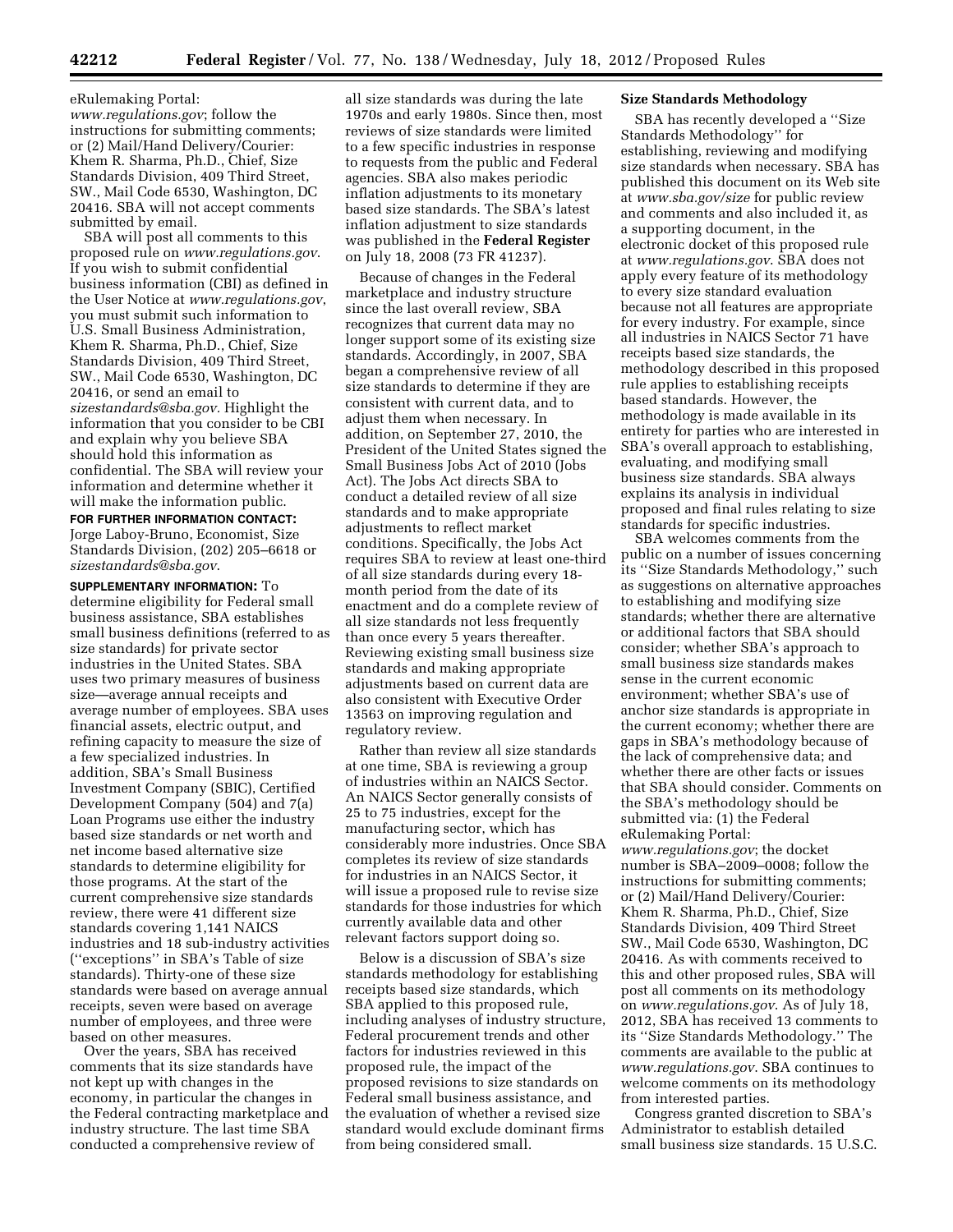$632(a)(2)$ . Section  $3(a)(3)$  of the Small Business Act (15 U.S.C. 632(a)(3)) requires that ''\* \* \* the [SBA] Administrator shall ensure that the size standard varies from industry to industry to the extent necessary to reflect the differing characteristics of the various industries and consider other factors deemed to be relevant by the Administrator.'' Accordingly, the economic structure of an industry serves as the underlying basis for developing and modifying small business size standards. SBA identifies the small business segment of an industry by examining data on the economic characteristics defining the industry structure itself (as described below). In addition to the analysis of an industry's structure, SBA also considers current economic conditions, together with its own mission, program objectives, and the Administration's current policies, suggestions from industry groups and Federal agencies, and public comments on the proposed rule, when it establishes small business size standards. SBA also examines whether a size standard based on industry and other relevant data successfully exclude businesses that are dominant in the industry.

This proposed rule includes information regarding the factors SBA evaluated and the criteria the Agency used to propose any adjustments to size standards in NAICS Sector 71. It also explains why SBA has proposed to adjust some size standards in NAICS Sector 71 but not others. This proposed rule affords the public an opportunity to review and comment on SBA's proposals to revise size standards in NAICS Sector 71 as well as on the data and methodology it uses to evaluate and revise a size standard.

#### **Industry Analysis**

For the current comprehensive size standards review, SBA has established three ''base'' or ''anchor'' size standards—\$7.0 million in average annual receipts for industries that have receipts based size standards, 500 employees for manufacturing and other industries that have employee based size standards (except for Wholesale Trade), and 100 employees for industries in the Wholesale Trade Sector. SBA established 500 employees as the anchor size standard for manufacturing industries at its inception in 1953. Shortly thereafter, SBA established \$1 million in average annual receipts as the anchor size standard for nonmanufacturing industries. SBA has periodically increased the receipts based anchor size standard for inflation, and it stands

today at \$7 million. Since 1986, SBA has set 100 employees as the size standard for all industries in the Wholesale Trade Sector for SBA's financial assistance programs. However, NAICS codes for Wholesale Trade Industries (NAICS Sector 42) and their 100 employee size standards for the Wholesale Trade Sector do not apply to Federal procurement programs. Rather, for Federal procurement purposes the size standard is 500 employees for all industries in Wholesale Trade (NAICS Sector 42), and for all industries in Retail Trade (NAICS Sector 44–45) under the SBA's nonmanufacturer rule (13 CFR 121.406(b)).

These long-standing anchor size standards have stood the test of time and gained legitimacy through practice and general public acceptance. An anchor size standard is neither a minimum nor a maximum. It is a common size standard for a large number of industries that have similar economic characteristics and serves as a reference point in evaluating size standards for individual industries. SBA uses the anchor in lieu of trying to establish precise small business size standards for each industry. Otherwise, theoretically, the number of size standards might be as high as the number of industries for which SBA establishes size standards (1,141). Furthermore, the data SBA analyzes are static, but the U.S. economy is not. Hence, absolute precision is impossible. Therefore, SBA presumes an anchor size standard is appropriate for a particular industry unless that industry displays economic characteristics that are considerably different from others with the same anchor size standard.

When evaluating a size standard, SBA compares the economic characteristics of the specific industry under review to the average characteristics of industries with one of the three anchor size standards (referred to as the ''anchor comparison group''). This allows SBA to assess the industry structure and to determine whether the industry is appreciably different from the other industries in the anchor comparison group. If the characteristics of a specific industry under review are similar to the average characteristics of the anchor comparison group, the anchor size standard is considered appropriate for that industry. SBA may consider adopting a size standard below the anchor when: (1) All or most of the industry characteristics are significantly smaller than the average characteristics of the anchor comparison group; or (2) other industry considerations strongly suggest that the anchor size standard

would be an unreasonably high size standard for the industry.

If the specific industry's characteristics are significantly higher than those of the anchor comparison group, a size standard higher than the anchor size standard may be appropriate. The larger the differences are between the characteristics of the industry under review and those of the anchor comparison group, the larger will be the difference between the appropriate industry size standard and the anchor size standard. To determine a size standard above the anchor size standard, SBA analyzes the characteristics of a second comparison group. For industries with receipts based size standards, including those in NAICS Sector 71 that are reviewed in this proposed rule, SBA has developed a second comparison group consisting of industries with the highest levels of receipts based size standards. To determine the level of a size standard above the anchor size standard, SBA analyzes the characteristics of this second comparison group. The size standards for this group of industries range from \$23 million to \$35.5 million in average annual receipts, with the weighted average size standard for the group being \$29 million. SBA refers to this comparison group as the ''higher level receipts based size standard group.''

The primary factors that SBA evaluates when analyzing the structural characteristics of an industry include average firm size, startup costs and entry barriers, industry competition, and distribution of firms by size. SBA also evaluates, as an additional primary factor, the possible impact that revising size standards might have on Federal contracting assistance to small businesses. These are, generally, the five most important factors SBA examines when establishing or revising a size standard for an industry. However, SBA will also consider and evaluate other information that it believes is relevant to a particular industry (such as technological changes, growth trends, SBA's financial assistance, other program factors, *etc.*). SBA also considers possible impacts of size standard revisions on eligibility for Federal small business assistance, current economic conditions, the Administration's policies, and suggestions from industry groups and Federal agencies. Public comments on a proposed rule also provide important additional information. SBA thoroughly reviews all public comments before making a final decision on its proposed size standard. Below are brief descriptions of each of the five primary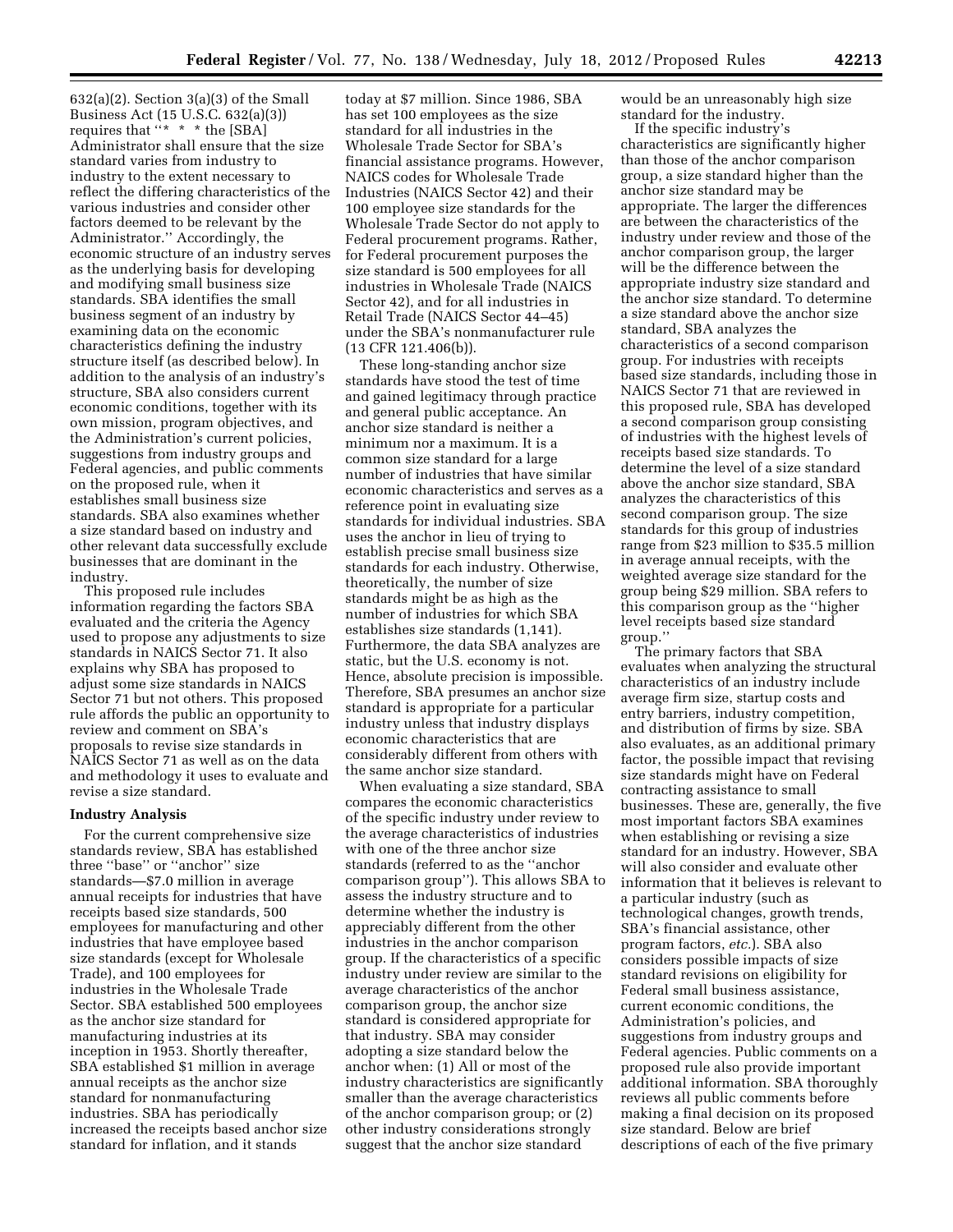factors that SBA has evaluated in each industry in NAICS Sector 71 being reviewed in this proposed rule. A more detailed description of this analysis is provided in the SBA's ''Size Standards Methodology,'' available at *[http://](http://www.sba.gov/size) [www.sba.gov/size](http://www.sba.gov/size)*.

1. *Average firm size.* SBA computes two measures of average firm size: Simple average and weighted average. For industries with receipts based size standards, the simple average is the total receipts of the industry divided by the total number of firms in the industry. The weighted average firm size is the sum of weighted simple averages in different receipts size classes, where weights are the shares of total industry receipts for respective size classes. The simple average weighs all firms within an industry equally, regardless of their size. The weighted average overcomes that limitation by giving more weight to larger firms.

If the average firm size of an industry under review is significantly higher than the average firm size of industries in the anchor comparison industry group, this will generally support a size standard higher than the anchor size standard. Conversely, if the industry's average firm size is similar to or significantly lower than that of the anchor comparison industry group, it will be a basis to adopt the anchor size standard, or, in rare cases, a standard lower than the anchor.

2. *Startup costs and entry barriers.*  Startup costs reflect a firm's initial size in an industry. New entrants to an industry must have sufficient capital and other assets to start and maintain a viable business. If new firms entering a particular industry have greater capital requirements than firms in industries in the anchor comparison group, this can be a basis for establishing a size standard higher than the anchor standard. In lieu of data on actual startup costs, SBA uses average assets as a proxy measure to assess the levels of capital requirements for new entrants to an industry.

To calculate average assets, SBA begins with the sales to total assets ratio for an industry from the Risk Management Association's Annual Statement Studies. The SBA then applies these ratios to the average receipts of firms in that industry. An industry with a significantly higher level of average assets than that of the anchor comparison group is likely to have higher startup costs; this in turn will support a size standard higher than the anchor. Conversely, if the industry has a significantly smaller average assets compared to the anchor comparison group, the anchor size standard, or, in

rare cases, one lower than the anchor, may be appropriate.

3. *Industry competition.* Industry competition is generally measured by the share of total industry receipts generated by the largest firms in an industry. SBA generally evaluates the share of industry receipts generated by the four largest firms in each industry. This is referred to as the ''four-firm concentration ratio,'' a commonly used economic measure of market competition. SBA compares the fourfirm concentration ratio for an industry under review to the average four-firm concentration ratio for industries in the anchor comparison group. If a significant share of economic activity within the industry is concentrated among a few relatively large companies, all else being equal, SBA will establish a size standard higher than the anchor size standard. SBA does not consider the four-firm concentration ratio as an important factor in assessing a size standard if its value for an industry under review is less than 40 percent. For industries in which the four-firm concentration ratio is 40 percent or more, SBA examines the average size of the four largest firms in determining a size standard.

4. *Distribution of firms by size.* SBA examines the shares of industry total receipts accounted for by firms of different receipts and employment size classes in an industry. This is an additional factor that SBA evaluates in assessing competition within an industry. If most of an industry's economic activity is attributable to smaller firms, this would indicate that small businesses are competitive in that industry. This supports adopting the anchor size standard. If most of an industry's economic activity is attributable to larger firms, this would indicate that small businesses are not competitive in that industry. This would support adopting a size standard above the anchor.

Concentration among firms is a measure of inequality of distribution. To evaluate the degree of inequality of distribution within an industry, SBA computes the Gini coefficient by constructing the Lorenz curve. The Lorenz curve presents the cumulative percentages of units (firms) along the horizontal axis and the cumulative percentages of receipts (or other measures of size) along the vertical axis. (For further detail, please refer to SBA's ''Size Standards Methodology'' on its Web site at *[www.sba.gov/size](http://www.sba.gov/size)*.) Gini coefficient values vary from zero to one. If an industry's total receipts reflect equal distribution among the industries, the Gini coefficient will equal zero. If a

single firm accounts for an industry's total receipts, the Gini coefficient will equal one.

SBA compares the Gini coefficient value for an industry under review with that for industries in the anchor comparison group. If an industry shows a higher Gini coefficient value than industries in the anchor comparison industry group this may, all else being equal, warrant a higher size standard than the anchor. Conversely, if an industry shows a similar or lower Gini coefficient than industries in the anchor group, the anchor standard, or, in some cases, a standard lower than the anchor, may be adopted.

5. *Impact on Federal contracting and SBA's loan programs.* SBA examines the possible impact a size standard change may have on Federal small business assistance. This most often focuses on the share of Federal contracting dollars awarded to small businesses in the industry in question. In general, if the small business share of Federal contracting in an industry with significant Federal contracting is appreciably less than the small business share of the industry's total receipts, there is justification for considering a size standard higher than the existing size standard. The disparity between the small business Federal market share and industry-wide small business share may be due to various factors, such as extensive administrative and compliance requirements associated with Federal contracts, different skill sets required for Federal contracts as compared to typical commercial contracting work, and the size of Federal contracts. These, and other factors, will likely influence the type of firms that compete for Federal contracts. By comparing the Federal contracting small business share with the industrywide small business share, SBA includes in its size standards analysis the latest Federal contracting trends. This analysis may support a size standard larger than the current size standard.

SBA considers Federal contracting trends in the size standards analysis only if: (1) The small business share of Federal contracting dollars is at least 10 percent lower than the small business share of total industry receipts; and (2) the amount of total Federal contracting averages \$100 million or more during the latest three fiscal years. These thresholds reflect a significant level of contracting where a revision to a size standard may have an impact on contracting opportunities to small businesses.

Besides the impact on small business Federal contracting, SBA also evaluates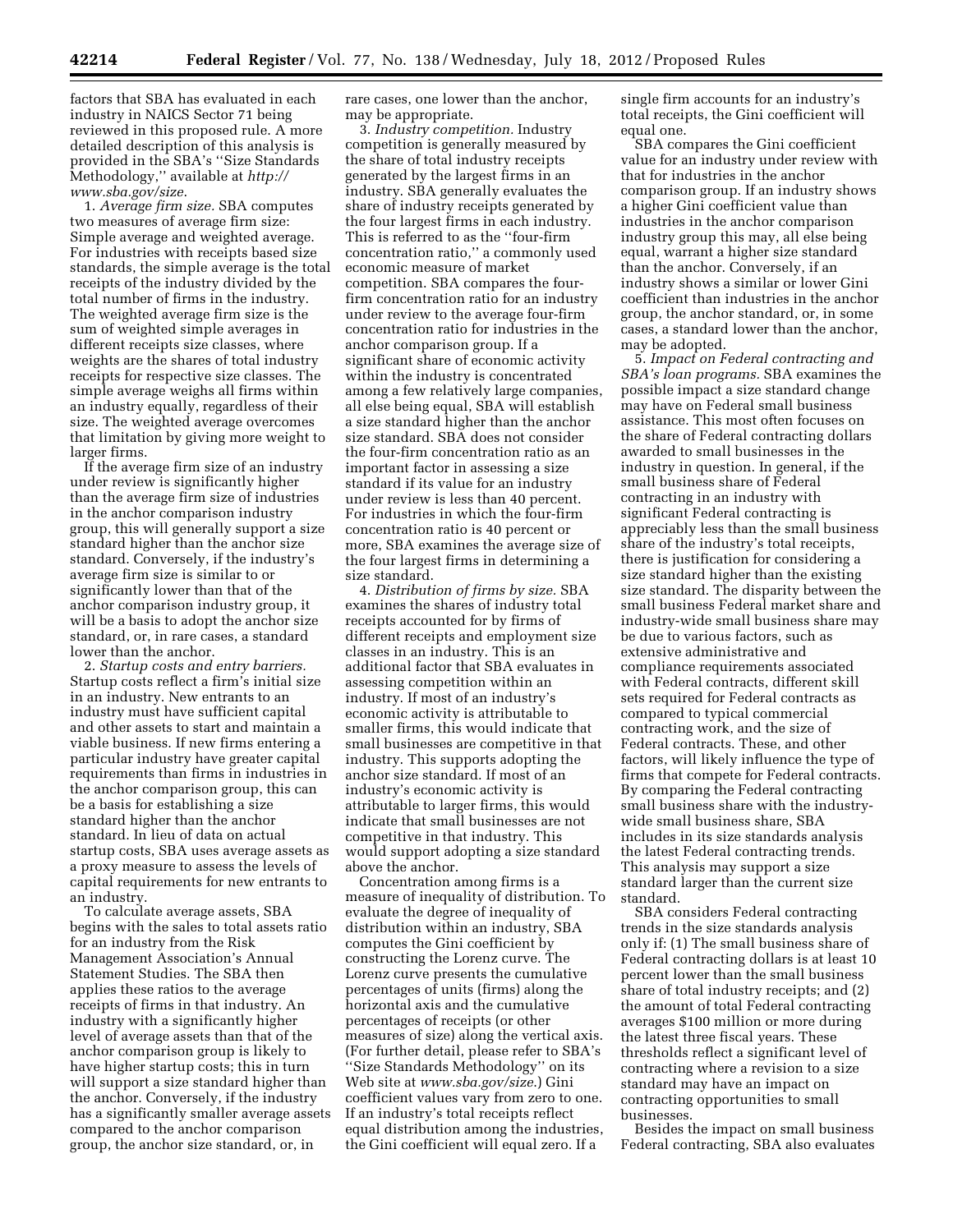the influence of a proposed size standard on SBA's loan programs. For this, SBA examines the volume and number of SBA's guaranteed loans within an industry and the size of firms obtaining those loans. This allows SBA to assess whether the existing or proposed size standard for a particular industry may restrict the level of financial assistance to small firms. If the analysis shows that current size standards have impeded financial assistance to small businesses, this can support higher size standards. However, if small businesses under current size standards have been receiving significant amounts of financial assistance through SBA's loan programs, or if the businesses receiving SBA's financial assistance are much smaller than the existing size standards, this factor may not be considered in determining the size standards.

## **Sources of Industry and Program Data**

The SBA's primary source of industry data used in this proposed rule is a special tabulation of the data from 2007 Economic Census (see *[www.census.gov/](http://www.census.gov/econ/census07/) [econ/census07/](http://www.census.gov/econ/census07/)*) prepared by the U.S. Bureau of the Census (Census Bureau) for the Agency. The special tabulation provides SBA with data on the number of firms, number of establishments, number of employees, annual payroll, and annual receipts of companies by NAICS Sector (2-digit level), Subsector (3-digit level), Industry Group (4-digit level), Industry (6-digit level). These data are arrayed by various classes of firms' size based on the overall number of employees and receipts of the entire enterprise (all establishments and affiliated firms) from all industries. The special tabulation enables SBA to evaluate average firm size, the four-firm concentration ratio, and distribution of firms by various receipts and employment size classes.

In some cases, where data were not available due to disclosure prohibitions in the Census Bureau's tabulation, SBA either estimated missing values using available relevant data or examined data at a higher level of industry aggregation, such as at the NAICS 2-digit (Sector), 3 digit (Subsector) or 4-digit (Industry Group) level. In some instances, SBA had to base its analysis only on those factors for which data were available or estimates of missing values were possible.

To calculate average assets, SBA used sales to total assets ratios from the Risk Management Association's Annual Statement Studies, 2008–2010.

To evaluate Federal contracting trends, SBA examined data on Federal contract awards for fiscal years 2008–

2010. The data are available from the U.S. General Service Administration's Federal Procurement Data System— Next Generation (FPDS–NG).

To assess the impact on financial assistance to small businesses, SBA examined data on its own guaranteed loan programs for fiscal years 2008– 2010.

Data sources and estimation procedures SBA uses in its size standards analysis are documented in detail in the SBA's ''Size Standards Methodology'' White Paper, which is available at *[www.sba.gov/size](http://www.sba.gov/size)*.

### **Dominance in Field of Operation**

Section 3(a) of the Small Business Act (15 U.S.C. § 632(a)) defines a small business concern as one that is: (1) Independently owned and operated; (2) not dominant in its field of operation; and (3) within a specific small business definition or size standard established by the SBA's Administrator. SBA considers as part of its evaluation whether a business concern at a proposed size standard would be dominant in its field of operation. For this, SBA generally examines the industry's market share of firms at the proposed size standard. Market share and other factors may indicate whether a firm can exercise a major controlling influence on a national basis in an industry where a significant number of business concerns are engaged. If a contemplated size standard would include a dominant firm, SBA would consider a lower size standard to exclude the dominant firm from being defined as small.

### **Selection of Size Standards**

To simplify size standards for the ongoing comprehensive review of receipts based size standards, SBA has proposed to select size standards from a limited number of levels. For many years, SBA has been concerned about the complexity of determining small business status caused by a large number of varying receipts based size standards (*see* 69 FR 13130 (March 4, 2004) and 57 FR 62515 (December 31, 1992)). At the start of current comprehensive size standards review, there were 31 different levels of receipts based size standards. They ranged from \$0.75 million to \$35.5 million, and many of them applied to one or only a few industries. SBA believes that to have so many different size standards with small variations among them is unnecessary and difficult to justify analytically. To simplify managing and using size standards, SBA proposes that there be fewer size standard levels. This will produce more common size

standards for businesses operating in related industries. This will also result in greater consistency among the size standards for industries that have similar economic characteristics.

SBA proposes, therefore, to apply one of eight receipts based size standards to each industry in NAICS Sector 71. The eight "fixed" receipts based size standard levels are \$5 million, \$7 million, \$10 million, \$14 million, \$19 million, \$25.5 million, \$30 million, and \$35.5 million. To establish these eight receipts based size standard levels, SBA considered the current minimum, the current maximum, and the most commonly used current receipts based size standards. At the start of the current comprehensive size standards review, the most commonly used receipts based size standards clustered around the following: \$2.5 million to \$4.5 million, \$7 million, \$9 million to \$10 million, \$12.5 million to \$14.0 million, \$25.0 million to \$25.5 million, and \$33.5 million to \$35.5 million. SBA selected \$7 million as one of eight fixed levels of receipts based size standards because it is also an anchor standard for receipts based standards. The lowest or minimum receipts based size level will be \$5 million. Other than the size standards for agriculture and those based on commissions (such as real estate brokers and travel agents), \$5 million include those industries with the lowest receipts based standards, which ranged from \$2 million to \$4.5 million. Among the higher level size clusters, SBA has set four fixed levels: \$10 million, \$14 million, \$25.5 million, and \$35.5 million. Because there are large intervals between some of the fixed levels, SBA also established two intermediate levels: Namely, \$19 million between \$14 million and \$25.5 million, and \$30 million between \$25.5 million and \$35.5 million. These two intermediate levels reflect roughly the same proportional differences as between the other two successive levels.

To simplify size standards further, SBA may propose a common size standard for closely related industries. Although the size standard analysis may support a separate size standard for each industry, SBA believes that establishing different size standards for closely related industries may not always be appropriate. For example, in cases where many of the same businesses operate in the same multiple industries, a common size standard for those industries might better reflect the Federal marketplace. This might also make size standards among related industries more consistent than separate size standards for each of those industries. All industries in NAICS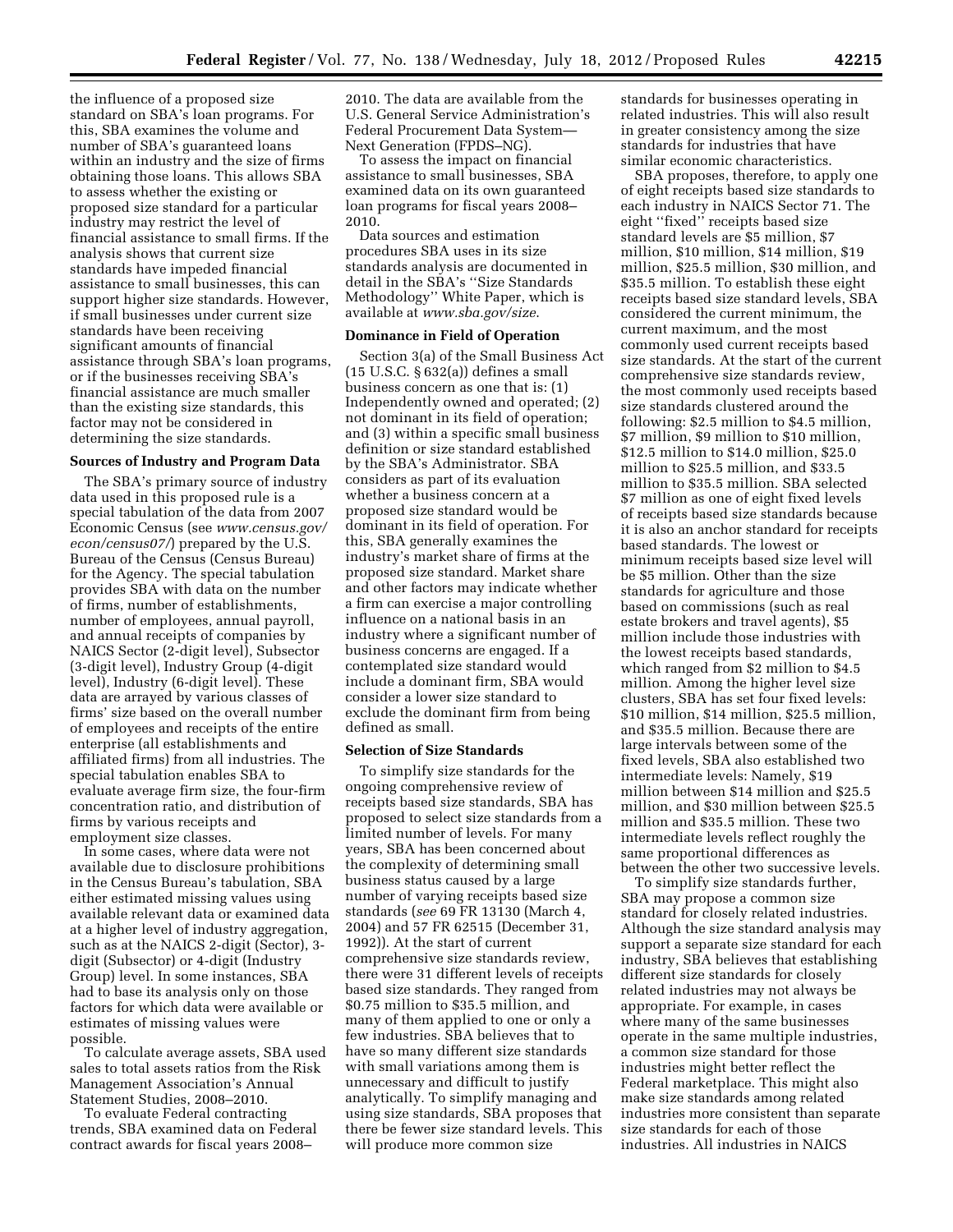Sector 71 currently have the common \$7 million size standard. However, the latest industry data neither supported the current common \$7 million nor a different common size standard for all industries within the Sector. Furthermore, the industry specific results showed too much variation to support common size standards for industries even at the 4-Digit NAICS Industry Group level.

#### **Evaluation of Industry Structure**

SBA evaluated the structure of all 25 industries in NAICS Sector 71, Arts, Entertainment and Recreation, to assess the appropriateness of the current size standards. As described above, SBA compared data on the economic characteristics of each industry in NAICS Sector 71 to the average characteristics of industries in two comparison groups. The first comparison group consists of all industries with \$7.0 million size standards and is referred to as the ''receipts based anchor comparison

group.'' Because the goal of SBA's size standards review is to assess whether a specific industry's size standard should be the same as or different from the anchor size standard, this is the most logical group of industries to analyze. In addition, this group includes a sufficient number of firms to provide a meaningful assessment and comparison of industry characteristics.

If the characteristics of an industry under review are similar to the average characteristics of industries in the anchor comparison group, the anchor size standard is generally considered appropriate for that industry. If an industry's structure is significantly different from industries in the anchor group, a size standard lower or higher than the anchor size standard might be appropriate. The level of the new size standard is based on the difference between the characteristics of the anchor comparison group and a second industry comparison group. As described above, the second comparison group for receipts based size standards

consists of industries with the highest receipts based size standards, ranging from \$23 million to \$35.5 million. The average size standard for this group is \$29 million. SBA refers to this group of industries as the ''higher level receipts based size standard comparison group.'' SBA determines differences in industry structure between an industry under review and the industries in the two comparison groups by comparing data on each of the industry factors, including average firm size, average assets size, the four-firm concentration ratio, and the Gini coefficient of distribution of firms by size. Table 1, Average Characteristics of Receipts Based Comparison Groups, below, shows two measures of the average firm size (simple and weighted), the average assets size, the four-firm concentration ratio, the average receipts of the four largest firms, and the Gini coefficient for both anchor level and higher level comparison groups for receipts based size standards.

#### TABLE 1—AVERAGE CHARACTERISTICS OF RECEIPTS BASED COMPARISON GROUPS

| Receipts based comparison group | $(S$ million)     | Avg. firm size      | Avg. assets<br>size | Four-firm<br>concentration | Avg. receipts<br>of four largest | Gini           |  |
|---------------------------------|-------------------|---------------------|---------------------|----------------------------|----------------------------------|----------------|--|
|                                 | Simple<br>average | Weighted<br>average | $$$ million)        | ratio<br>(% )              | firms<br>$$$ million) $*$        | coefficient    |  |
|                                 | .32<br>5.07       | 19.63<br>116.84     | 0.84<br>3.20        | 16.6<br>32.1               | 196.4<br>1.376.0                 | 0.693<br>0.830 |  |

\* To be used for industries with a four-firm concentration ratio of 40% or greater.

### **Derivation of Size Standards Based on Industry Factors**

For each industry factor in Table 1, Average Characteristics of Receipts Based Comparison Groups, above, SBA derives a separate size standard based on the differences between the values for the industry under review and the values for the two comparison groups. If the industry value for a particular factor is near the corresponding factor for the anchor comparison group, SBA will consider the \$7.0 million anchor size standard appropriate for that factor.

An industry factor with a value significantly above or below the anchor comparison group will generally warrant a size standard above or below the \$7.0 million anchor. The new size standard in these cases is based on the proportional difference between the

industry value and the values for the two comparison groups.

For example, if an industry's simple average receipts are \$3.3 million, that would support a \$19 million size standard. The \$3.3 million level is 52.8 percent between the average firm size of \$1.32 million for the anchor comparison group and \$5.07 million for the higher level comparison group ((\$3.30 million –  $$1.32$  million) ÷ (\$5.07 million  $- $1.32$  million) = 0.528 or 52.8%). This proportional difference is applied to the difference between the \$7.0 million anchor size standard and average size standard of \$29 million for the higher level size standard group and then added to \$7.0 million to estimate a size standard of \$18.616 million  $({\frac{529.0 \text{ million} - $7.0 \text{ million}} * 0.528}]$ + \$7.0 million = \$18.616 million). The final step is to round the estimated \$18.616 million size standard to the

nearest fixed size standard level, which in this example is \$19 million.

SBA applies the above calculation to derive a size standard for each industry factor. Detailed formulas involved in these calculations are presented in the SBA's ''Size Standards Methodology,'' available on SBA's Web site at *[www.sba.gov/size.](http://www.sba.gov/size)* (However, note that figures in the ''Size Standards Methodology'' White Paper are based on 2002 Economic Census data and are different from those presented in this proposed rule. That is because when SBA prepared its ''Size Standards Methodology,'' the 2007 Economic Census data were not yet available.) Table 2, Values of Industry Factors and Support Size Standards, below, shows ranges of values for each industry factor and the levels of size standards supported by those values.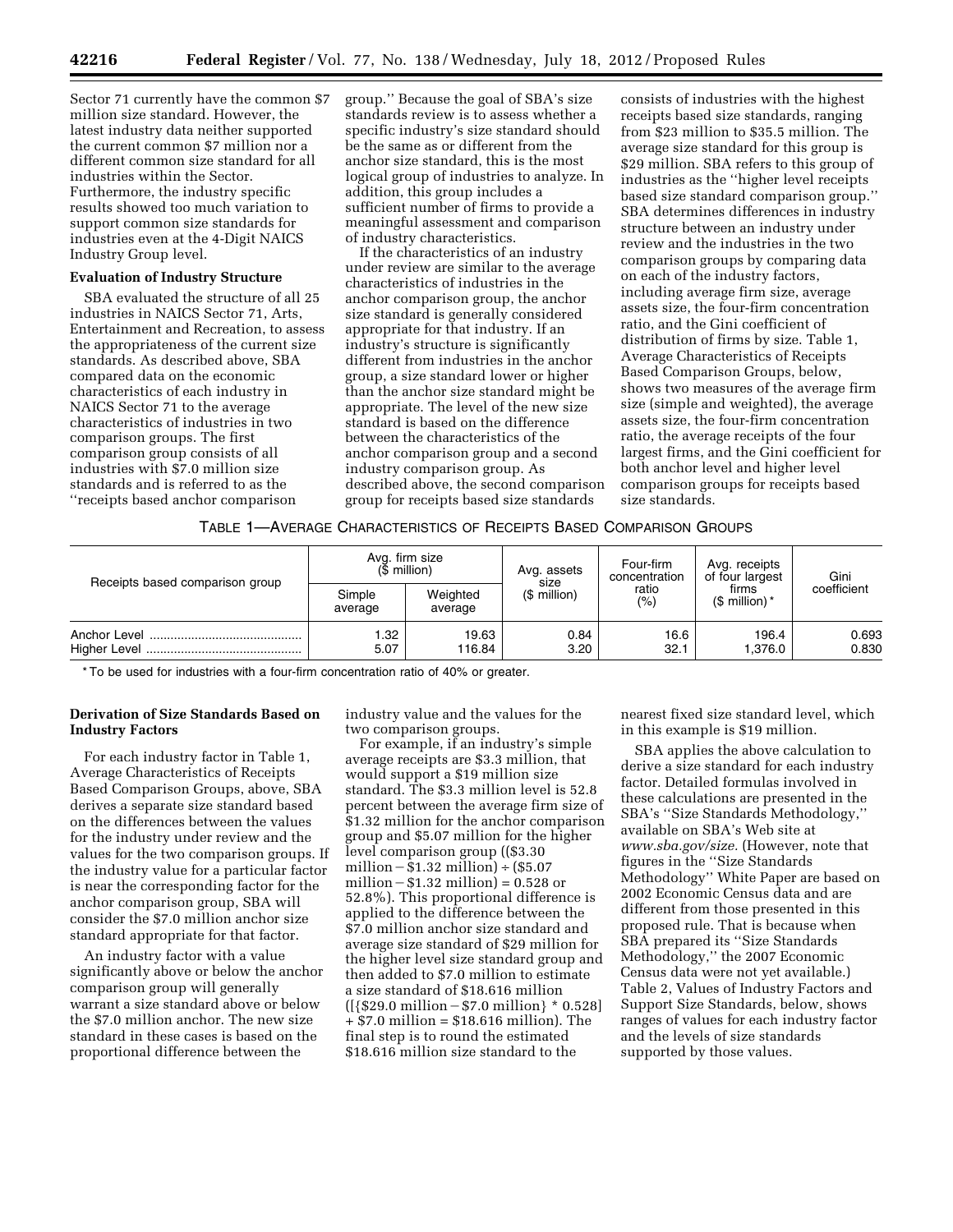| lf<br>simple avg.<br>receipts size<br>(\$ million) | Or if<br>weighted avg.<br>receipts size<br>(\$ million) | Or if<br>avg.<br>assets size<br>$$$ million) | Or if<br>avg. receipts of largest<br>four firms<br>(\$ million) | Or if<br>Gini coefficient          | Then<br>size standard<br>is<br>(\$ million) |
|----------------------------------------------------|---------------------------------------------------------|----------------------------------------------|-----------------------------------------------------------------|------------------------------------|---------------------------------------------|
|                                                    |                                                         |                                              |                                                                 |                                    | 5.0                                         |
|                                                    |                                                         |                                              |                                                                 |                                    | 7.0                                         |
|                                                    |                                                         |                                              |                                                                 | 277.0 to 464.5  0.703 to 0.724     | 10.0                                        |
|                                                    | 41.74 to 61.61    1.38 to 1.86                          |                                              |                                                                 | 464.6 to 705.8  0.725 to 0.752     | 14.0                                        |
|                                                    |                                                         |                                              |                                                                 | 705.9 to 1,014.1    0.753 to 0.788 | 19.0                                        |
|                                                    |                                                         |                                              |                                                                 |                                    | 25.5                                        |
|                                                    |                                                         |                                              |                                                                 |                                    | 30.0                                        |
| >5.71    >133.41    >3.61    >1.577.1    >0.853    |                                                         |                                              |                                                                 |                                    | 35.5                                        |

TABLE 2—VALUES OF INDUSTRY FACTORS AND SUPPORTED SIZE STANDARDS

# **Derivation of Size Standards Based on Federal Contracting Factor**

Besides industry structure, SBA also evaluates Federal contracting data to assess how successful small businesses are at obtaining Federal contracts under current size standards. For the current comprehensive size standards review, SBA has decided to designate a size standard at one level higher than the current size standard for industries where the small business share of total Federal contracting dollars is 10 to 30 percentage points lower than the small business share of total industry receipts and at two levels higher than the current size standard where the difference is more than 30 percentage points.

Because of the complex relationships among several variables affecting small business participation in the Federal marketplace, SBA has chosen not to designate a size standard for the Federal contracting factor alone that is higher than two levels above the current size standard. SBA believes that a larger adjustment to size standards based on Federal contracting activity should be based on a more detailed analysis of the impact of any subsequent revision to the current size standard. In limited situations, however, SBA may conduct a more extensive examination of Federal contracting experience. This may enable

SBA to support a different size standard than indicated by this general rule and take into consideration significant and unique aspects of small business competitiveness in the Federal contract market. SBA welcomes comments on its methodology of incorporating the Federal contracting factor in the size standard analysis and suggestions for alternative methods and other relevant information on small business experience in the Federal contract market.

None of the 25 industries in NAICS Sector 71 averaged \$100 million or more annually in Federal contracting during fiscal years 2008–2010, suggesting that Federal contracting activity is insignificant in that Sector. In fact, based on data for fiscal years 2008– 2010, Federal contracting for the entire Sector was less than \$90 million. Accordingly, the Federal contracting factor is not factored in to calculate the new size standards for all industries in NAICS Sector 71.

## **New Size Standards Based on Industry Factors**

Table 3, Size Standards Supported by Each Factor for Each Industry (millions of dollars), below, shows the results of analyses of industry factors for each industry in NAICS Sector 71. Many of

the NAICS industries in columns 2, 3, 4, 6, and 7 show two numbers. The upper number is the value for the industry factor shown on the top of the column and the lower number is the size standard supported by that factor. For the four-firm concentration ratio, SBA estimates a size standard if its value is 40 percent or more. If the fourfirm concentration ratio for an industry is less than 40 percent, there is no estimated size standard for that factor. If the four-firm concentration ratio is more than 40 percent, SBA indicates in column 6 the average size of the industry's top four firms together with a size standard based on that average. As mentioned earlier, since the Federal contracting factor was significant in none of the industries in NAICS Sector 71, no size standard was estimated for that factor. Column 8 shows a calculated new size standard for each industry. This is the average of the size standards supported by each industry factor and rounded to the nearest fixed size level. Analytical details involved in the averaging procedure are described in the SBA's ''Size Standard Methodology.'' For comparison with the new standards, the current size standards are in column 9 of Table 3, Size Standards Supported by Each Factor for Each Industry (millions of dollars), below.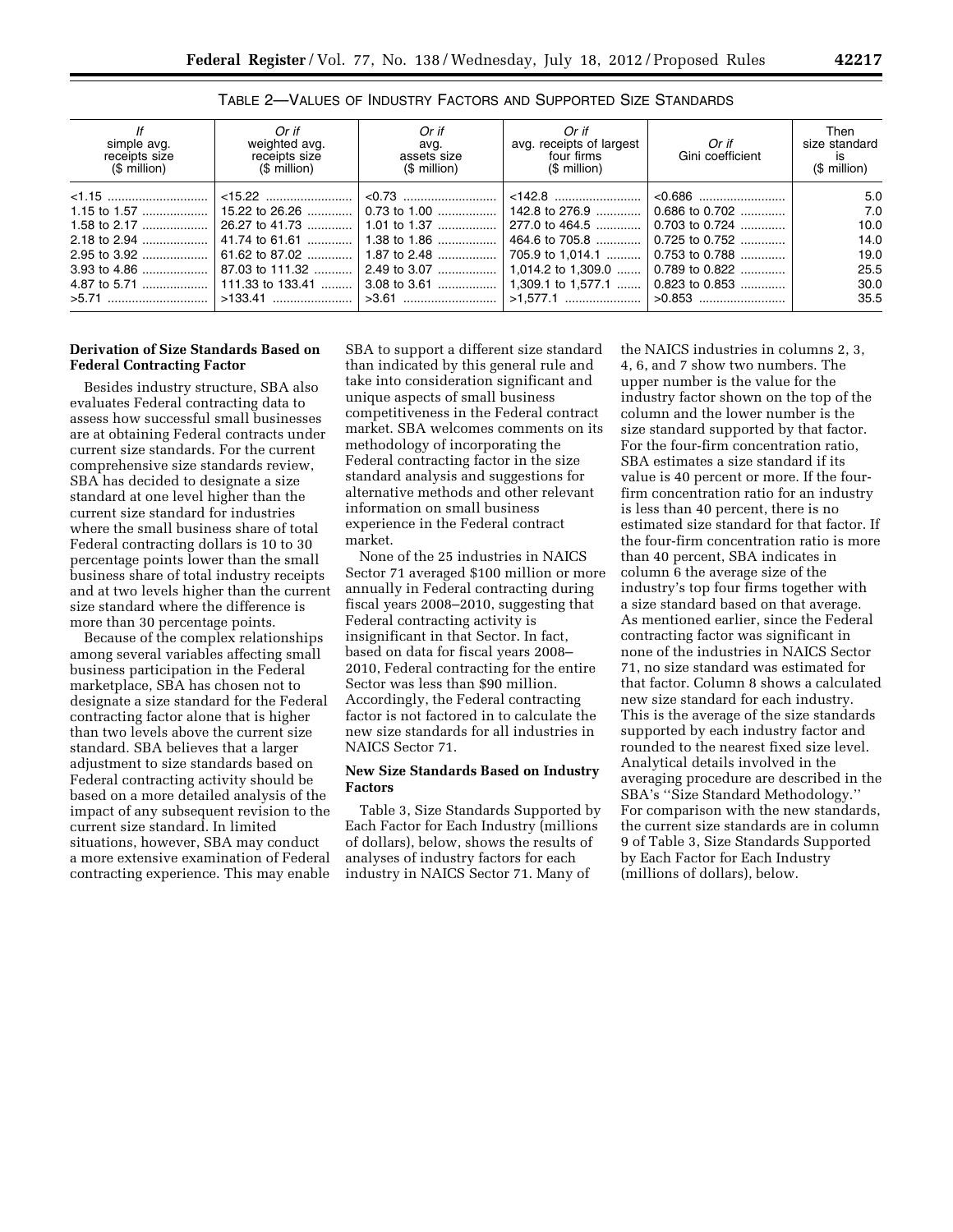| 42218                                                                               |                                                      |                    |                                                 |                           |                                      |                                           |                 |                                  |                       |                                                                       |                                                                                                 |                 | Federal Register/Vol. 77, No. 138/Wednesday, July 18, 2012/Proposed Rules                        |                                                                                                       |                                                           |                           |                   |                 |                                   |                                      |                                                                           |                 |                                     |                             |                                          |                                     |                                |                                          |                             |
|-------------------------------------------------------------------------------------|------------------------------------------------------|--------------------|-------------------------------------------------|---------------------------|--------------------------------------|-------------------------------------------|-----------------|----------------------------------|-----------------------|-----------------------------------------------------------------------|-------------------------------------------------------------------------------------------------|-----------------|--------------------------------------------------------------------------------------------------|-------------------------------------------------------------------------------------------------------|-----------------------------------------------------------|---------------------------|-------------------|-----------------|-----------------------------------|--------------------------------------|---------------------------------------------------------------------------|-----------------|-------------------------------------|-----------------------------|------------------------------------------|-------------------------------------|--------------------------------|------------------------------------------|-----------------------------|
|                                                                                     | Current size<br>standard<br>(\$ million)             | $\circledcirc$     | 0.25                                            |                           | $\overline{70}$                      | 7.0                                       | 7.0             | $\overline{70}$                  | 7.0                   | 70                                                                    |                                                                                                 | $\overline{70}$ | 7.0                                                                                              |                                                                                                       | $\overline{70}$                                           |                           | 7.0               | $\overline{70}$ | $\overline{70}$                   | $\overline{70}$                      |                                                                           | $\overline{70}$ | $\overline{70}$                     | 7.0                         |                                          | $\overline{2}$                      | 7.0                            | 7.0                                      | 7.0                         |
|                                                                                     | Calculated<br>new size<br>standard<br>(\$ million)   | $\circledcirc$     | \$19.0                                          |                           | 10.0                                 | 10.0                                      | 25.5            | 35.5                             | 35.5                  | 10.0                                                                  |                                                                                                 | 30.0            | 14.0                                                                                             |                                                                                                       | 10.0                                                      |                           | 5.0               | 25.5            | 5.0                               | 25.5                                 |                                                                           | 5.0             | 35.5                                | 5.0                         |                                          | 25.5                                | 30.0                           | 14.0                                     | 25.5                        |
| SUPPORTED BY EACH FACTOR FOR EACH INDUSTRY<br>[Millions of dollars]<br><b>DARDS</b> | Gini<br>coefficient                                  | $\widehat{C}$      | 0.793<br>\$25.5                                 | 0.738                     | \$14.0<br>0.728                      | \$14.0<br>0.867                           | \$35.5<br>0.833 | \$30.0                           | 0.886<br>\$35.5       | \$14.0<br>0.727                                                       | 0.852                                                                                           | \$30.0          | 0.756<br>\$19.0                                                                                  | 0.736                                                                                                 | \$14.0                                                    | 0.581                     | \$5.0<br>0.823    | \$30.0          | 0.634<br>\$5.0                    | 0.804<br>\$25.5                      | 0.654                                                                     | \$5.0           | 0.926<br>\$35.5                     | 0.598<br>\$5.0              | 0.638                                    | \$5.0<br>0.850                      | \$30.0                         | 0.640<br>\$5.0                           | 0.817<br>\$25.5             |
|                                                                                     | Four-firm aver-<br>age size<br>(\$ million)          | $\circlede$        | \$252.7                                         | 34.5                      | 87.6                                 | 156.4                                     | 7.0<br>353.2    |                                  | 624.5                 | 124.1                                                                 | 920.7                                                                                           |                 | 393.5                                                                                            | 207.1                                                                                                 |                                                           | 100.4                     | 270.7             |                 | 34.1                              | 133.0                                | 43.9                                                                      |                 | 2,101.3<br>35.5                     | 68.3                        | 660.0                                    | 395.0                               |                                | 347.7                                    | 236.5<br>7.0                |
|                                                                                     | Four-firm ratio<br>(%)                               | $\overline{5}$     | 14.7                                            | 23.1                      | 6.8                                  | 64.6                                      |                 | 7.5                              | 30.5                  | 14.5                                                                  | 37.6                                                                                            |                 | 24.8                                                                                             | 16.8                                                                                                  |                                                           | $\overline{\mathfrak{S}}$ | 11.8              |                 | 18.7                              | 19.1                                 | 29.5                                                                      |                 | 70.7                                | Ю<br>$\frac{6}{1}$          | တ<br>$\frac{1}{2}$                       | 18.4                                |                                | 6.6                                      | 41.9                        |
|                                                                                     | Average as-<br>sets size<br>(\$ million)             | $\widehat{f}$      | $\begin{array}{c} 6 \\ 14.0 \\ 14 \end{array}$  |                           |                                      |                                           |                 | 26.5<br>35.5                     | $118$<br>35.5         |                                                                       |                                                                                                 | 5.5<br>35.5     |                                                                                                  |                                                                                                       |                                                           |                           |                   | 6.5<br>35.9     |                                   | $12.5$<br>35.5                       |                                                                           |                 | 36.5<br>35.5                        | 0.0<br>5.0                  | 54.4<br>35.5                             |                                     |                                | 30.0<br>$\overline{3}$                   | $8.2\,$<br>35.5             |
|                                                                                     | Weighted av-<br>erage firm size<br>(\$ million)<br>Φ | $\odot$            | 10.0<br>\$28.0                                  | $15.1$<br>$5.0$           | 16.0                                 | $\overline{7}0$<br>227.4                  | 35.5            | $152.4$<br>$155.3$<br>$162.3$    |                       | $35.5$<br>$20.1$<br>7.0                                               |                                                                                                 | 69.7<br>19.0    | 32.5<br>10.0                                                                                     |                                                                                                       | 25.2<br>7.0                                               | 7.5<br>5.0                | 39.8              | 10.0            |                                   |                                      |                                                                           | 5.0<br>5.0      | 633.7                               | 5<br>50 - 50<br>50 - 50     |                                          |                                     | $789.79$<br>$79.79$<br>$79.09$ | 8<br>8<br>8<br>8<br>8                    | 19.0                        |
| <b>STAN</b><br><b>SIZE</b><br>ო                                                     | Simple aver-<br>age firm size<br>(\$ million)        | $\widehat{\omega}$ | $82.1$<br>10.0                                  | Ξ                         |                                      | $0 - 0.5$<br>$7 - 0.5$                    | 14.0            | 25.1<br>35.5                     |                       | $\frac{1}{3}$ $\frac{2}{3}$ $\frac{1}{3}$ $\frac{1}{3}$ $\frac{1}{3}$ |                                                                                                 | $4.5$<br>25.5   | $\frac{10}{10}$                                                                                  |                                                                                                       | $\frac{1}{4}$ O                                           |                           | 000<br>000        | 0.00000         |                                   | 0 1<br>6 10 9<br>9                   | Ξ                                                                         | 5.0             |                                     | 88005<br>1889               |                                          |                                     |                                |                                          |                             |
| TABLE                                                                               | NAICS Code/industry title                            | $\widehat{\tau}$   | Theater Companies and Dinner Theaters<br>711110 | Dance Companies<br>711120 | Musical Groups and Artists<br>711130 | Other Performing Arts Companies<br>711190 |                 | Sports Teams and Clubs<br>711211 | Race Tracks<br>711212 | Other Spectator Sports<br>711219                                      | Sports<br>Arts,<br>Performing<br>and Similar Events with Facilities<br>Ⴆ<br>Promoters<br>711310 |                 | Sports<br>I1320 Promoters of Performing Arts,<br>and Similar Events without Facilities<br>711320 | Ath-<br>Agents and Managers for Artists,<br>Entertainers and Other Public Figures<br>711410<br>letes, | Per-<br>and<br>Writers,<br>Independent Artists,<br>711510 | formers                   | Museums<br>712110 |                 | <b>Historical Sites</b><br>712120 | Zoos and Botanical Gardens<br>712130 | Institu-<br>Similar<br>Other<br>and<br>Parks<br>Nature<br>712190<br>tions |                 | Amusement and Theme Parks<br>713110 | Amusement Arcades<br>713120 | Casinos (except Casino Hotels)<br>713210 | Other Gambling Industries<br>713290 |                                | Golf Courses and Country Clubs<br>713910 | Skiing Facilities<br>713920 |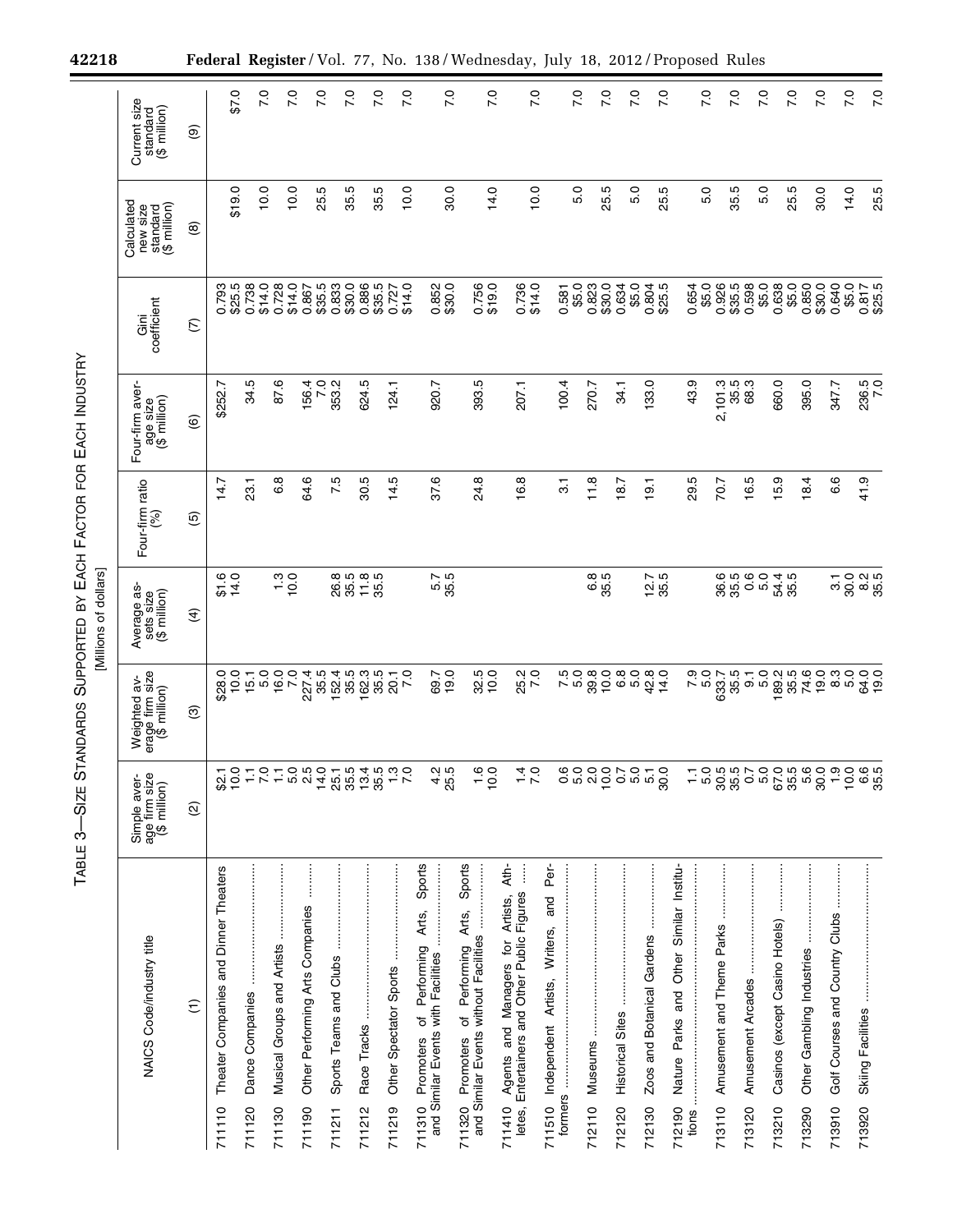| $0.50$<br>$0.70$<br>7.0<br>$\overline{2}$<br>$\overline{7}$ .0<br>0.538<br>\$5.0<br>0.710.0<br>0.543<br>0.543<br>30.7<br>831.8<br>188.0<br>3.0<br>15.5<br>22.1<br>$-4000000$<br>oo ∞o ∞o<br>- w o w o w<br>713990 All Other Amusement and Recreation In-<br>Fitness and Recreational Sports Centers |                 |
|-----------------------------------------------------------------------------------------------------------------------------------------------------------------------------------------------------------------------------------------------------------------------------------------------------|-----------------|
|                                                                                                                                                                                                                                                                                                     | 7.0             |
|                                                                                                                                                                                                                                                                                                     | 5.0             |
|                                                                                                                                                                                                                                                                                                     |                 |
|                                                                                                                                                                                                                                                                                                     | 0.499<br>\$5.0  |
|                                                                                                                                                                                                                                                                                                     | 105.0           |
|                                                                                                                                                                                                                                                                                                     |                 |
|                                                                                                                                                                                                                                                                                                     | 5.7             |
|                                                                                                                                                                                                                                                                                                     | $0.0$<br>$0.0$  |
|                                                                                                                                                                                                                                                                                                     | 0.0<br>5.0      |
|                                                                                                                                                                                                                                                                                                     | 5<br>0.0<br>0.0 |
|                                                                                                                                                                                                                                                                                                     |                 |
|                                                                                                                                                                                                                                                                                                     |                 |
|                                                                                                                                                                                                                                                                                                     |                 |
|                                                                                                                                                                                                                                                                                                     |                 |
| 713940                                                                                                                                                                                                                                                                                              |                 |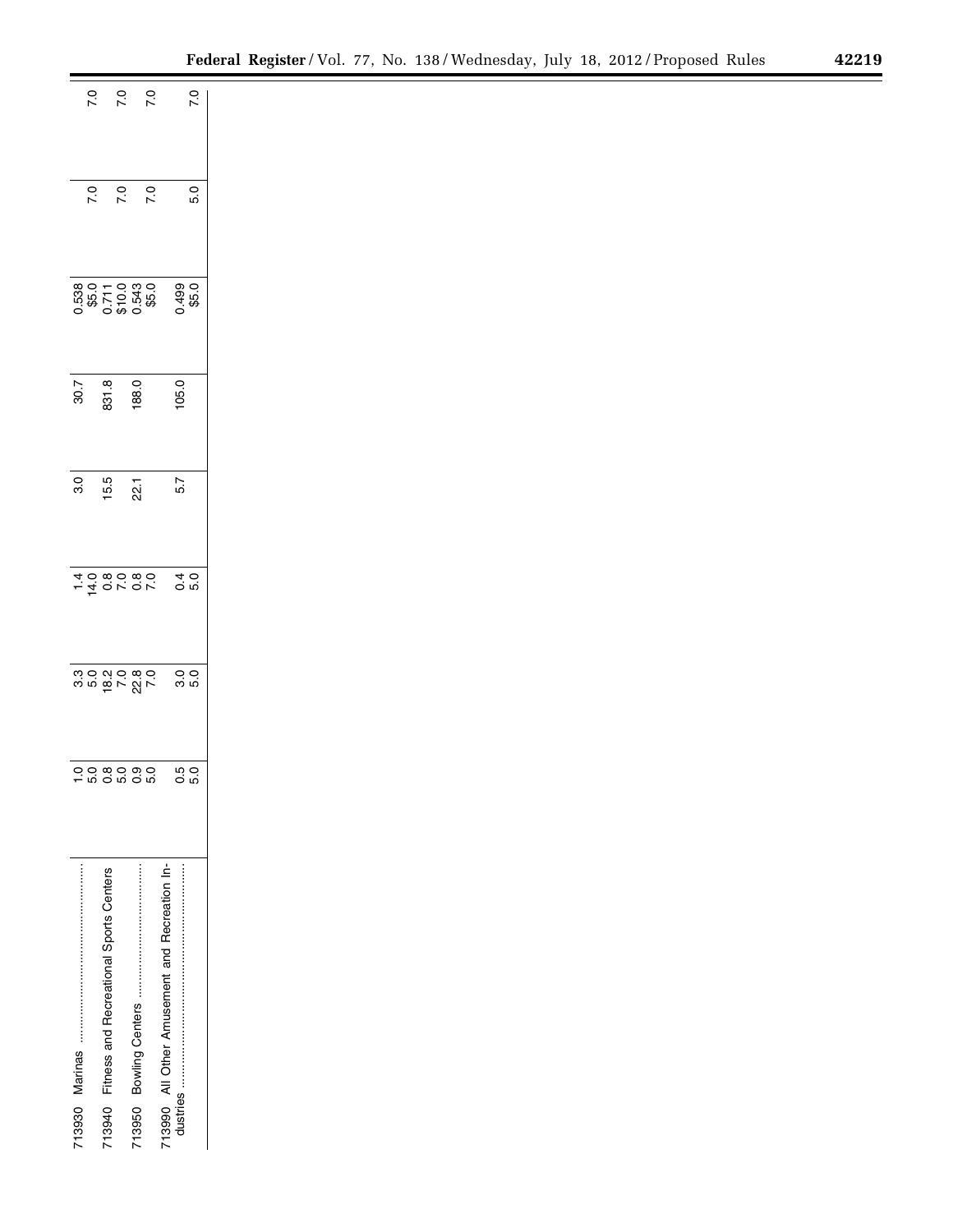### **Evaluation of SBA Loan Data**

Before deciding on an industry's size standard, SBA also considers the impact of new or revised standards on SBA's loan programs. Accordingly, SBA examined its 7(a) and 504 Loan Program data for fiscal years 2008–2010 to assess whether the existing or proposed size standards need further adjustments to ensure credit opportunities for small

businesses through those programs. For the industries reviewed in this rule, the data show that it is mostly small businesses much smaller than the current size standards that use the SBA's 7(a) and 504 loans. Therefore, no size standard in NAICS Sector 71, Arts, Entertainment, and Recreation, needs an adjustment based on this factor.

### **Proposed Changes to Size Standards**

Table 4, Summary of Size Standards Analysis, below, summarizes the results of SBA analyses of size standards from Table 3, Size Standards Supported by Each Factor for Each Industry (millions of dollars), above. The results support increases in size standards in 17 industries, decreases in five industries, and no change in three industries.

| <b>NAICS Industry</b><br>code | NAICS Industry title                                                             | Current size<br>standard<br>$($$ million) | Calculated<br>new size<br>standard<br>$$$ million) |
|-------------------------------|----------------------------------------------------------------------------------|-------------------------------------------|----------------------------------------------------|
| 711110                        |                                                                                  | \$7.0                                     | \$19.0                                             |
| 711120                        |                                                                                  | 7.0                                       | 10.0                                               |
| 711130                        |                                                                                  | 7.0                                       | 10.0                                               |
| 711190                        |                                                                                  | 7.0                                       | 25.5                                               |
| 711211                        |                                                                                  | 7.0                                       | 35.5                                               |
| 711212                        |                                                                                  | 7.0                                       | 35.5                                               |
| 711219                        |                                                                                  | 7.0                                       | 10.0                                               |
| 711310                        |                                                                                  | 7.0                                       | 30.0                                               |
| 711320                        | Promoters of Performing Arts, Sports and Similar Events without Facilities       | 7.0                                       | 14.0                                               |
| 711410                        | Agents and Managers for Artists, Athletes, Entertainers and Other Public Figures | 7.0                                       | 10.0                                               |
| 711510                        |                                                                                  | 7.0                                       | 5.0                                                |
| 712110                        |                                                                                  | 7.0                                       | 25.5                                               |
| 712120                        |                                                                                  | 7.0                                       | 5.0                                                |
| 712130                        |                                                                                  | 7.0                                       | 25.5                                               |
| 712190                        |                                                                                  | 7.0                                       | 5.0                                                |
| 713110                        |                                                                                  | 7.0                                       | 35.5                                               |
| 713120                        |                                                                                  | 7.0                                       | 5.0                                                |
| 713210                        |                                                                                  | 7.0                                       | 25.5                                               |
| 713290                        |                                                                                  | 7.0                                       | 30.0                                               |
| 713910                        |                                                                                  | 7.0                                       | 14.0                                               |
| 713920                        |                                                                                  | 7.0                                       | 25.5                                               |
| 713930                        |                                                                                  | 7.0                                       | 7.0                                                |
| 713940                        |                                                                                  | 7.0                                       | 7.0                                                |
| 713950                        |                                                                                  | 7.0                                       | 7.0                                                |
| 713990                        |                                                                                  | 7.0                                       | 5.0                                                |

However, lowering small business size standards is not in the best interest of small businesses in the current economic environment. The U.S. economy was in recession from December 2007 to June 2009, the longest and deepest of any recessions since World War II. The economy lost more than eight million non-farm jobs during 2008–2009. In response, Congress passed and the President signed into law the American Recovery and Reinvestment Act of 2009 (Recovery Act) to promote economic recovery and to preserve and create jobs. Although the recession officially ended in June 2009, the unemployment rate is still high at 8.2 percent in June 2012 and is forecast to remain around this level at least through the end of 2012. More recently, Congress passed and the President signed the Small Business Jobs Act of 2010 (Jobs Act) to promote small business job creation. The Jobs Act puts more capital into the hands of entrepreneurs and small business

owners; strengthens small businesses' ability to compete for contracts; includes recommendations from the President's Task Force on Federal Contracting Opportunities for Small Business; creates a better playing field for small businesses; promotes small business exporting, building on the President's National Export Initiative; expands training and counseling; and provides \$12 billion in tax relief to help small businesses invest in their firms and create jobs.

Reducing size standards based solely on analytical results would decrease the number of firms that could participate in Federal financial and procurement assistance for small businesses. That would run counter to what SBA and the Federal government are doing to help small businesses. Reducing size eligibility for Federal procurement opportunities, especially under current economic conditions, would not preserve or create more jobs; rather, it would have the opposite effect.

Therefore, in this proposed rule, SBA has decided not to propose reducing the size standards for any industries. For industries where analyses might seem to support lowering size standards, SBA proposes to retain the current size standards. As stated previously, the Small Business Act requires the Administrator to "\* \*<sup>\*</sup> consider other factors deemed to be relevant \* \* \*'' to establishing small business size standards. The current economic conditions and the impact on job creation are quite relevant to establishing small business size standards. SBA, nevertheless, invites comments and suggestions on whether it should lower size standards as suggested by analyses of industry and program data or retain the current standards for those industries in view of current economic conditions.

As discussed above, SBA has decided that lowering small business size standards would be inconsistent with what the Federal government is doing to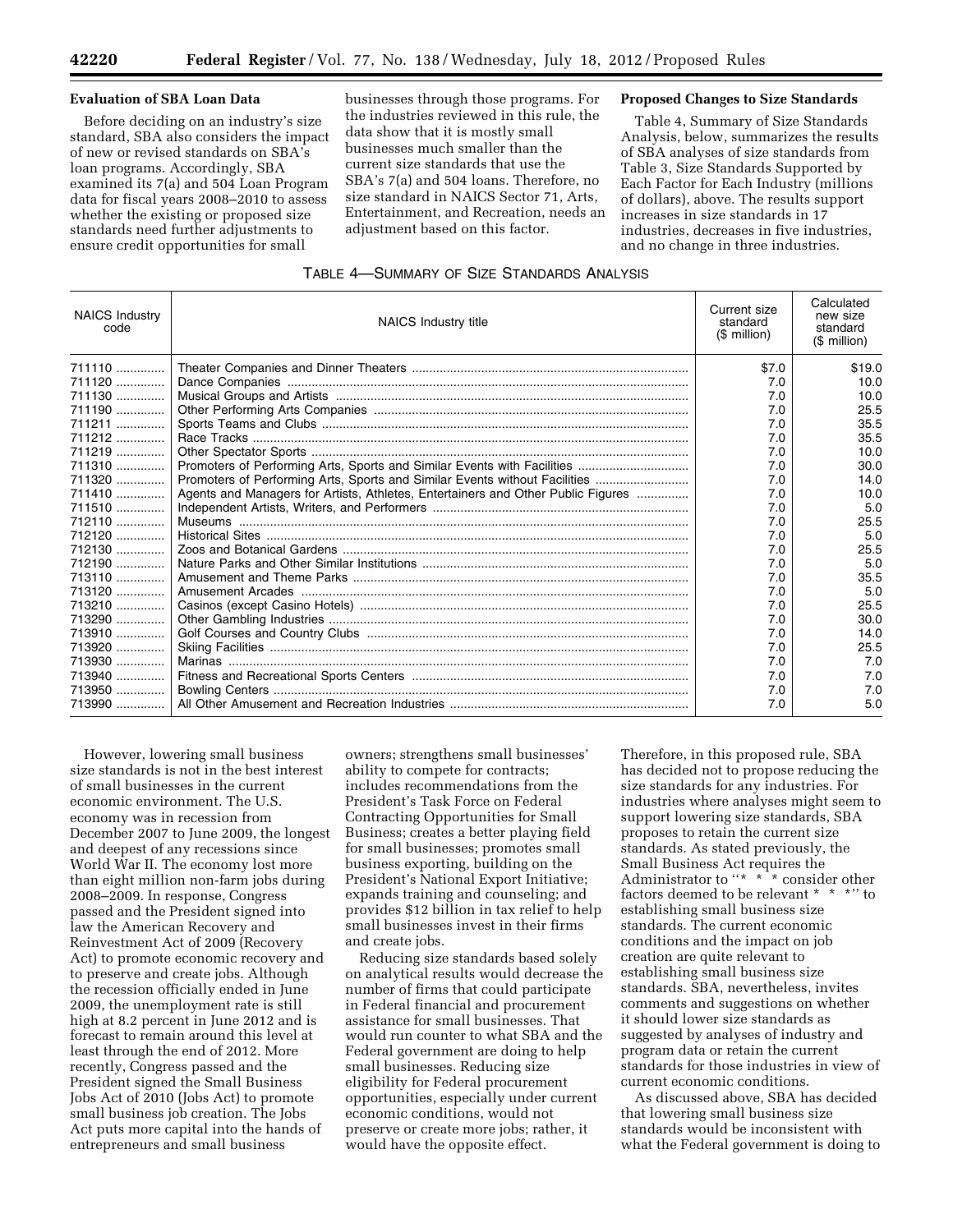stimulate the economy and encourage job growth through the Recovery Act and the Jobs Act. Therefore, for those five industries for which analyses suggested decreasing their size standards, SBA proposes to retain the current size standards. Thus, of the 25 industries in NAICS Sector 71 that were reviewed in this proposed rule, SBA proposes to increase size standards for 17 industries and retain the current size standards for eight industries. Industries for which SBA has proposed to increase their size standards and proposed size standards are in Table 5, Summary of Proposed Size Standard Revisions, below.

In addition, not lowering size standards in NAICS Sector 71 is consistent with SBA's prior actions for NAICS Sector 44–45 (Retail Trade),

NAICS Sector 72 (Accommodation and Food Services), and NAICS Sector 81 (Other Services) that the Agency proposed (74 FR 53924, 74 FR 53913, and 74 FR 53941, (October 21, 2009)) and adopted in its final rules (75 FR 61597, 75 FR 61604, and 75 FR 61591, (October 6, 2010)). It is also consistent with the Agency's recently issued proposed rule (76 FR 14323 (March 16, 2011)) and final rule (77 FR 7490 (February 10, 2012)) for NAICS Sector 54, Professional, Scientific and Technical Services, and proposed rules for NAICS Sector 54, Professional, Technical, and Scientific Services (76 FR 14323 (March 16, 2011)), NAICS Sector 48–49, Transportation and Warehousing (76 FR 27935 (May 13, 2011)), NAICS Sector 51, Information (76 FR 63216 (October 12, 2011)),

NAICS Sector 56, Administrative and Support, Waste Management and Remediation Services (76 FR 63510 (October 12, 2011)), NAICS Sector 61, Educational Services (76 FR 70667 (November 15, 2011)), and NAICS Sector 53, Real Estate and Rental and Leasing (76 FR 70680 (November 15, 2011)). In each of those final and proposed rules, SBA opted not to reduce small business size standards, for the same reasons it has provided above in this proposed rule. On those proposed rules, SBA received very few comments stating that the lower size standard should be adopted rather than retaining the current size standard. In those cases, SBA carefully evaluated those comments along with others received on that industry's size standard before making a final decision.

#### TABLE 5—SUMMARY OF PROPOSED SIZE STANDARD REVISIONS

| <b>NAICS Code</b> | NAICS Industry title                                                             | Current size<br>standard<br>$(S$ million) | Proposed size<br>standard<br>(\$ million) |
|-------------------|----------------------------------------------------------------------------------|-------------------------------------------|-------------------------------------------|
|                   |                                                                                  | \$7.0                                     | \$19.0                                    |
| 711120            |                                                                                  | 7.0                                       | 10.0                                      |
| 711130            |                                                                                  | 7.0                                       | 10.0                                      |
| 711190            |                                                                                  | 7.0                                       | 25.5                                      |
| $711211$          |                                                                                  | 7.0                                       | 35.5                                      |
| 711212            |                                                                                  | 7.0                                       | 35.5                                      |
| 711219            |                                                                                  | 7.0                                       | 10.0                                      |
|                   |                                                                                  | 7.0                                       | 30.0                                      |
| 711320            | Promoters of Performing Arts, Sports and Similar Events without Facilities       | 7.0                                       | 14.0                                      |
| 711410            | Agents and Managers for Artists, Athletes, Entertainers and Other Public Figures | 7.0                                       | 10.0                                      |
| 712110            |                                                                                  | 7.0                                       | 25.5                                      |
| 712130            |                                                                                  | 7.0                                       | 25.5                                      |
| 713110            |                                                                                  | 7.0                                       | 35.5                                      |
| 713210            |                                                                                  | 7.0                                       | 25.5                                      |
| 713290            |                                                                                  | 7.0                                       | 30.0                                      |
| 713910            |                                                                                  | 7.0                                       | 14.0                                      |
| 713920            |                                                                                  | 7.0                                       | 25.5                                      |

### **Evaluation of Dominance in Field of Operation**

SBA has determined that for the industries in NAICS Sector 71, Arts, Entertainment, and Recreation, for which it has proposed to increase size standards, no firm at or below the proposed size standard is large enough to dominate its field of operation. At the proposed size standards, if adopted, the small business shares of total industry receipts among those industries vary from less than 0.1 percent to 2.4 percent, with an average of 0.5 percent. These levels of market share effectively preclude a firm at or below the proposed size standards from exerting control on its industry.

#### **Request for Comments**

SBA invites public comments on the proposed rule, especially on the following issues.

1. To simplify size standards, SBA proposes eight fixed size levels for receipts based size standards: \$5 million, \$7 million, \$10 million, \$14 million, \$19 million, \$25.5 million, \$30 million, and \$35.5 million. SBA invites comments on whether simplification of size standards in this way is necessary and if these proposed fixed size levels are appropriate. SBA welcomes suggestions on alternative approaches to simplifying small business size standards.

2. SBA seeks feedback on whether the proposed levels of size standards are appropriate given the economic characteristics of each industry. SBA also seeks feedback and suggestions on alternative size standards, if they would be more appropriate, including whether an employee based size standard for certain industries or exceptions is a

more suitable measure of size, and if so, what that employee level should be.

3. The SBA's proposed size standards are based on its evaluation of five primary factors: Average firm size, average assets size (a proxy for startup costs and entry barriers), four-firm concentration ratio, distribution of firms by size, and the level and small business share of Federal contracting dollars. SBA welcomes comments on these factors and/or suggestions on other factors that it should consider in assessing industry characteristics when evaluating or revising size standards. SBA also seeks information on relevant data sources, if available, that it should consider.

4. SBA gives equal weight to each of the five primary factors for all industries. SBA seeks feedback on whether it should continue to give equal weight to each factor or whether it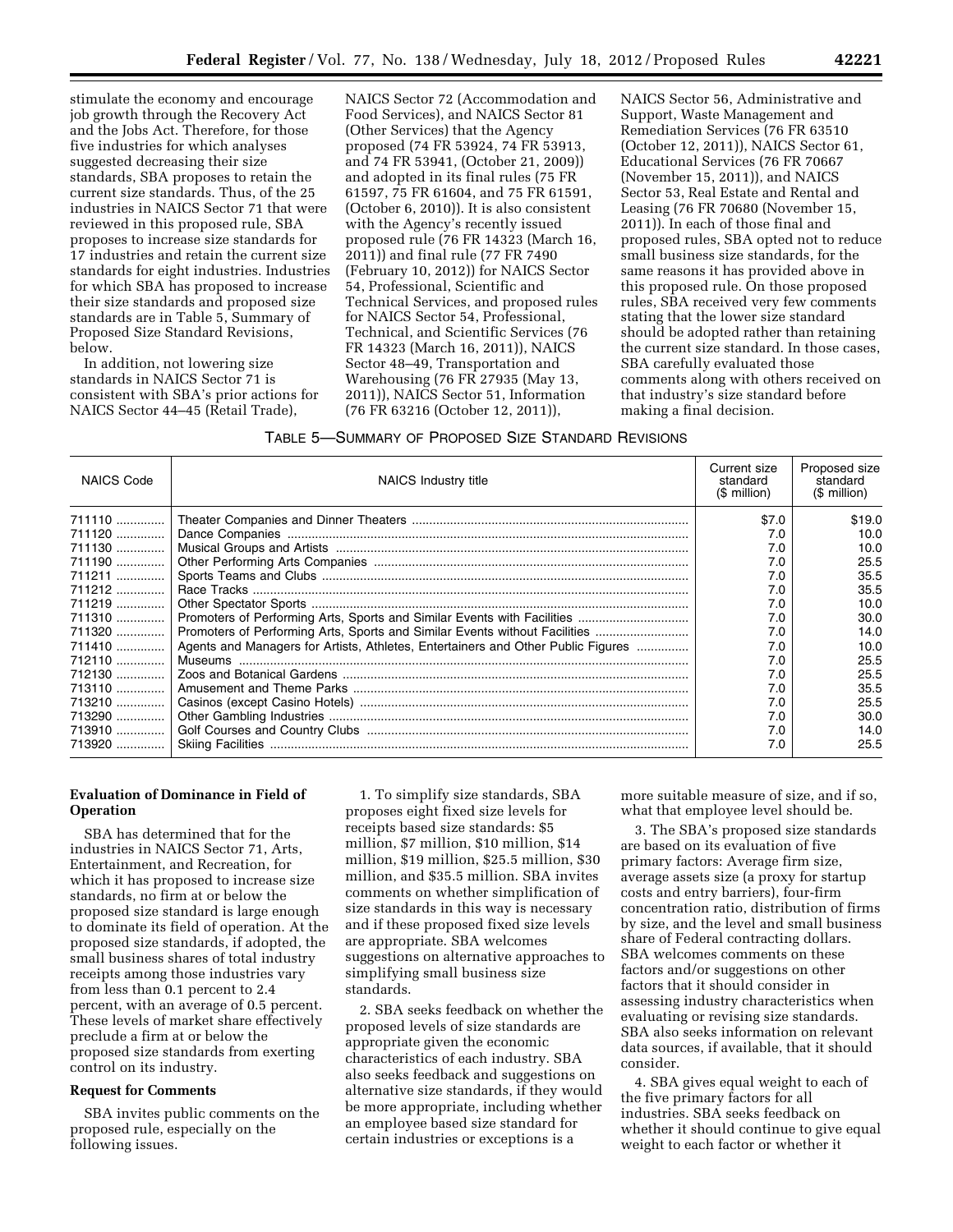should give more weight to one or more factors for certain industries. Recommendations to weigh some factors more than others should include suggestions on specific weights for each factor for those industries along with supporting information.

5. For some industries, based on evaluation of industry data, SBA proposes to increase the existing size standards by a large amount (such as NAICS 711211, 711212, 711310, 713110, and 713290), while for others the proposed increases are modest. SBA seeks feedback on whether it should, as a policy, limit the increase to a size standard and/or whether it should, as a policy, establish minimum or maximum values for its size standards. SBA seeks suggestions on appropriate levels of changes to size standards and on their minimum or maximum levels.

6. For industries for which the analytical results would support lowering their current size standards, SBA has proposed to retain the current size standards. SBA invites comments and suggestions on whether it should lower size standards as suggested by analyses of industry and program data or retain the current size standards for those industries in view of current economic conditions and other relevant factors.

7. To simplify size standards, SBA has established or proposed common size standards for closely related industries in other NAICS Sectors. Based on SBA's analysis of the industry data, too much variation exists among the industries in NAICS Sector 71 to propose a common size standard for most industries. Therefore, for industries reviewed in this proposed rule, SBA has proposed size standards based on an analysis of each specific industry. SBA welcomes comments on whether it should adopt common size standards for certain industries in NAICS Sector 71, and if so, how those industries are related in a way to require a common size standard.

8. For analytical simplicity and efficiency, in this proposed rule, SBA has refined its size standard methodology to obtain a single value as a proposed size standard instead of a range of values, as seen in its past size regulations. SBA welcomes any comments on this procedure and suggestions on alternative methods.

Public comments on the above issues are very valuable to SBA for validating its size standards methodology and its proposed revisions to size standards in this proposed rule. This will help SBA to move forward with its review of size standards for other NAICS Sectors. Commenters addressing size standards for a specific industry or a group of

industries should include relevant data and/or other information supporting their comments. If comments relate to using size standards for Federal procurement programs, SBA suggests that commenters provide information on the size of contracts awarded, the size of businesses that can undertake the contracts, start-up costs, equipment and other asset requirements, the amount of subcontracting, other direct and indirect costs associated with the contracts, the use of mandatory sources of supply for products and services, and the degree to which contractors can mark up those costs.

## **Compliance With Executive Orders 12866, 13563, 12988 and 13132, the Paperwork Reduction Act (44 U.S.C. Ch. 35), and the Regulatory Flexibility Act (5 U.S.C. 601–612)**

#### *Executive Order 12866*

The Office of Management and Budget (OMB) has determined that this proposed rule is a ''significant'' regulatory action for purposes of Executive Order 12866. Accordingly, the next section contains SBA's Regulatory Impact Analysis. This is not a ''major rule,'' however, under the Congressional Review Act, (5 U.S.C. 800).

### **Regulatory Impact Analysis**

#### *1. Is there a need for the regulatory action?*

SBA believes that the proposed size standards revisions for a number of industries in NAICS Sector 71, Arts, Entertainment, and Recreation, will better reflect the economic characteristics of small businesses and the Federal government marketplace. The SBA's mission is to aid and assist small businesses through a variety of financial, procurement, business development, and advocacy programs. To assist the intended beneficiaries of these programs, SBA must establish distinct definitions of which businesses are deemed small businesses. The Small Business Act (15 U.S.C. 632(a)) delegates to SBA's Administrator the responsibility for establishing small business definitions. The Act also requires that small business definitions vary to reflect industry differences. The recently enacted Small Business Jobs Act also requires SBA to review all size standards and make necessary adjustments to reflect market conditions. The supplementary information section of this proposed rule explains SBA's methodology for analyzing a size standard for a particular industry.

### *2. What are the potential benefits and costs of this regulatory action?*

The most significant benefit to businesses obtaining small business status because of this rule is gaining eligibility for Federal small business assistance programs. These include SBA's financial assistance programs, economic injury disaster loans, and Federal procurement programs intended for small businesses. Federal procurement programs provide targeted opportunities for small businesses under SBA's business development programs, such as 8(a), Small Disadvantaged Businesses (SDB), small businesses located in Historically Underutilized Business Zones (HUBZone), women-owned small businesses (WOSB), and servicedisabled veteran-owned small business concerns (SDVO SBC). Federal agencies may also use SBA's size standards for a variety of other regulatory and program purposes. These programs assist small businesses to become more knowledgeable, stable, and competitive. In the 17 industries for which SBA has proposed increasing size standards, SBA estimates that about 1,450 additional firms will obtain small business status and become eligible for these programs. That number is 1.3 percent of the total number of firms that are classified as small under the current standards in all 25 industries in NAICS Sector 71 covered by this proposed rule. If adopted as proposed, this would increase the small business share of total industry receipts in those industries from about 35 percent under the current size standards to 43 percent.

Three groups will benefit from these proposed size standards, if they are adopted as proposed: (1) Some businesses that are above the current size standards will gain small business status under the higher size standards, thereby enabling them to participate in Federal small business assistance programs; (2) growing small businesses that are close to exceeding the current size standards will be able to retain their small business status under the higher size standards, thereby enabling them to continue their participation in the programs; and (3) Federal agencies will have a larger pool of small businesses from which to draw for their small business procurement programs.

During fiscal years 2008–2010, 45 percent of Federal contracting dollars spent in all industries in NAICS Sector 71 were accounted for by the 17 industries for which SBA has proposed to increase size standards. Given the limited Federal contracting activity in that Sector, proposed revisions would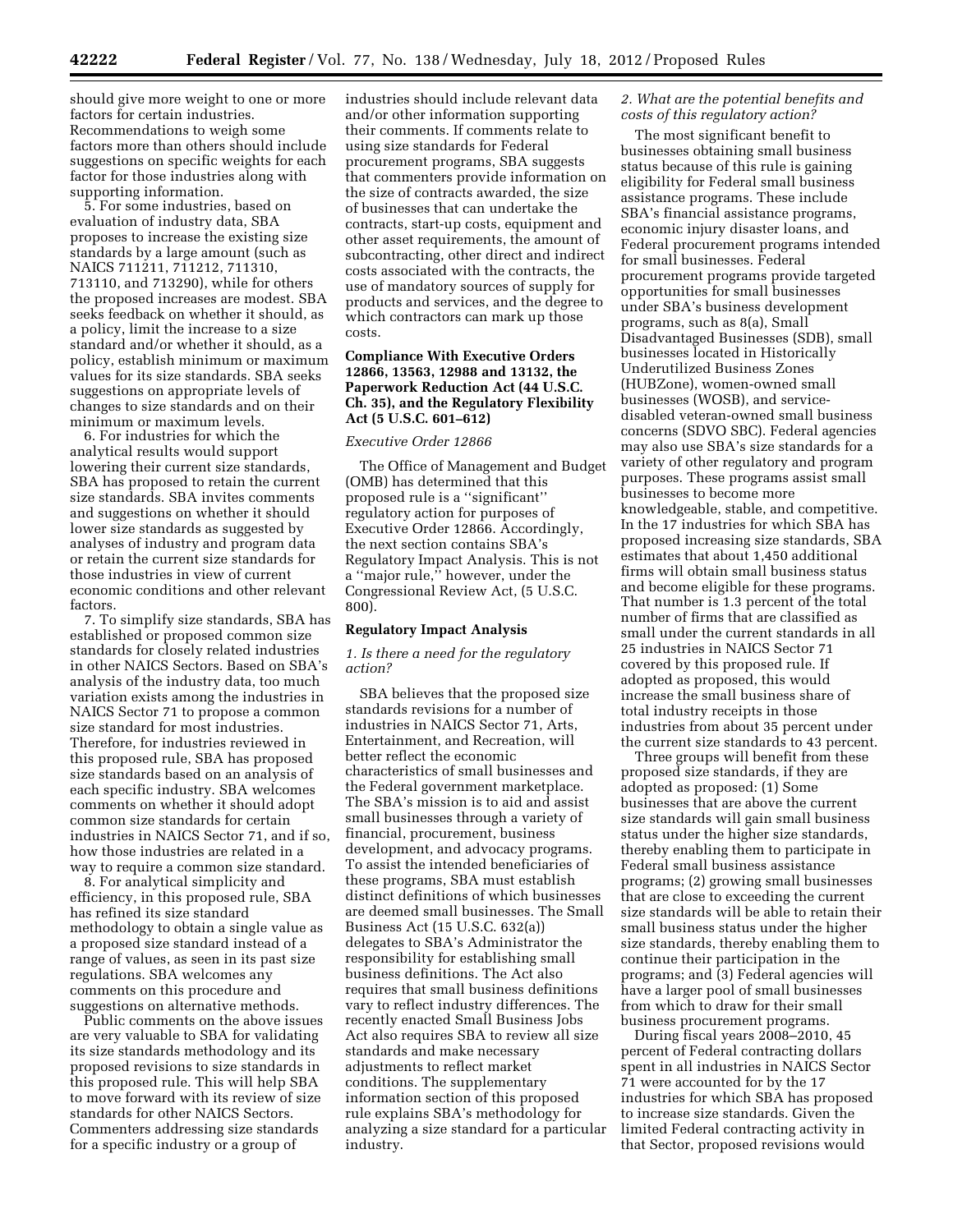have minimal impacts on small business contracting opportunities. SBA estimates that additional firms gaining small business status under the proposed size standards could potentially obtain Federal contracts totaling up to \$5 million annually under SBA's small business, 8(a), SDB, HUBZone, WOSB and SDVO SBC Programs, and other unrestricted procurements. The added competition for many of these procurements could also result in lower prices to the Government for procurements reserved for small businesses, although SBA cannot quantify this benefit.

Under SBA's 7(a) Business and 504 Loan Programs, based on the 2008–2010 data, SBA estimates that about 15 to 20 additional loans totaling about \$4 million to \$6 million in Federal loan guarantees could be made to these newly defined small businesses under the proposed size standards. Increasing the size standards will likely result in more small business guaranteed loans to businesses in these industries, but it would be impractical to try to estimate their exact number and total amount loaned. Under the Jobs Act, SBA can now guarantee substantially larger loans than in the past. In addition, the Jobs Act established an alternative size standard (\$15 million in tangible net worth and \$5 million in net income after income taxes) for business concerns that do not meet the size standards for their industry. Therefore, SBA finds it similarly difficult to quantify the exact impact of these proposed size standards on its 7(a) and 504 Loan Programs.

Newly defined small businesses will also benefit from SBA's Economic Injury Disaster Loan (EIDL) Program. Since this program is contingent on the occurrence and severity of a disaster, SBA cannot make a meaningful estimate of benefits for future disasters.

To the extent that those 1,450 newly defined additional small firms could become active in Federal procurement programs, the proposed changes, if adopted, may entail some additional administrative costs to the Federal Government associated with additional bidders for Federal small business procurement opportunities; additional firms seeking SBA guaranteed lending programs; additional firms eligible for enrollment in the Central Contractor Registration's (CCR) Dynamic Small Business Search database; and additional firms seeking certification as 8(a) or HUBZone firms or qualifying for small business, WOSB, SDVO SBC, or SDB status. Among those newly defined small businesses seeking SBA assistance, there could be some

additional costs associated with compliance and verification of small business status and protests of small business status. These added costs will be minimal because mechanisms are already in place to handle these administrative requirements.

Additionally, the costs to the Federal Government may be higher on some Federal contracts. With a greater number of businesses defined as small, Federal agencies may choose to set aside more contracts for competition among small businesses rather than using full and open competition. The movement from unrestricted to small business setaside contracting might result in competition among fewer total bidders, although there will be more small businesses eligible to submit offers. However, the additional costs associated with fewer bidders are expected to be minor since, as a matter of law, procurements may be set aside for small businesses or reserved for the 8(a), HUBZone, WOSB, or SDVO SBC Programs only if awards are expected to be made at fair and reasonable prices. In addition, higher costs may result when more full and open contracts are awarded to HUBZone businesses that receive price evaluation preferences.

The proposed size standards may have distributional effects among large and small businesses. Although SBA cannot estimate with certainty the actual outcome of the gains and losses among small and large businesses, it can identify several probable impacts. There may be a transfer of some Federal contracts to small businesses from large businesses. Large businesses may have fewer Federal contract opportunities as Federal agencies decide to set aside more Federal contracts for small businesses. In addition, some Federal contracts may be awarded to HUBZone concerns instead of large businesses since those firms may be eligible for a price evaluation preference for contracts when they compete on a full and open basis. Similarly, currently defined small businesses may obtain fewer Federal contracts due to the increased competition from more businesses defined as small. This transfer may be offset by a greater number of Federal procurements set aside for all small businesses. The number of newly defined and expanding small businesses that are willing and able to sell to the Federal Government will limit the number of contracts transferred from large and from currently defined small businesses. SBA cannot estimate the potential distributional impacts of these transfers with any degree of precision.

The proposed revisions to the existing size standards for Industries in NAICS

Sector 71, Arts, Entertainment, and Recreation, are consistent with SBA's statutory mandate to assist small business. This regulatory action promotes the Administration's objectives. One of SBA's goals in support of the Administration's objectives is to help individual small businesses succeed through fair and equitable access to capital and credit, Government contracts, and management and technical assistance. Reviewing and modifying size standards, when appropriate, ensures that intended beneficiaries have access to the small business programs designed to assist them.

#### **Executive Order 13563**

A description of the need for this regulatory action and benefits and costs associated with this action, including possible distributions impacts that relate to Executive Order 13563 is included above in the Regulatory Impact Analysis under Executive Order 12866.

In an effort to engage interested parties in this action, SBA presented its size standards methodology (discussed above under Supplementary Information) to various industry associations and trade groups. SBA also met with representatives from various industry groups and individual businesses to obtain their feedback on its methodology and other size standards issues. SBA also presented its size standards methodology to businesses in 13 cities in the U.S. and sought their input as part of the Jobs Act tours. The presentation also included information on latest status of the comprehensive size standards review and on how interested parties can provide SBA with input and feedback on size standards review.

Additionally, SBA sent letters to the Directors of the Offices of Small and Disadvantaged Business Utilization (OSDBU) at several Federal agencies with considerable procurement responsibilities requesting their feedback on how the agencies use SBA size standards and whether current standards meet their programmatic needs (both procurement and nonprocurement). SBA gave appropriate consideration to all input, suggestions, recommendations, and relevant information obtained from industry groups, individual businesses, and Federal agencies in preparing this proposed rule.

The review of size standards in NAICS Sector 71, Arts, Entertainment, and Recreation, is consistent with EO 13563, Section 6 calling for retrospective analyses of existing rules. As discussed previously, the last overall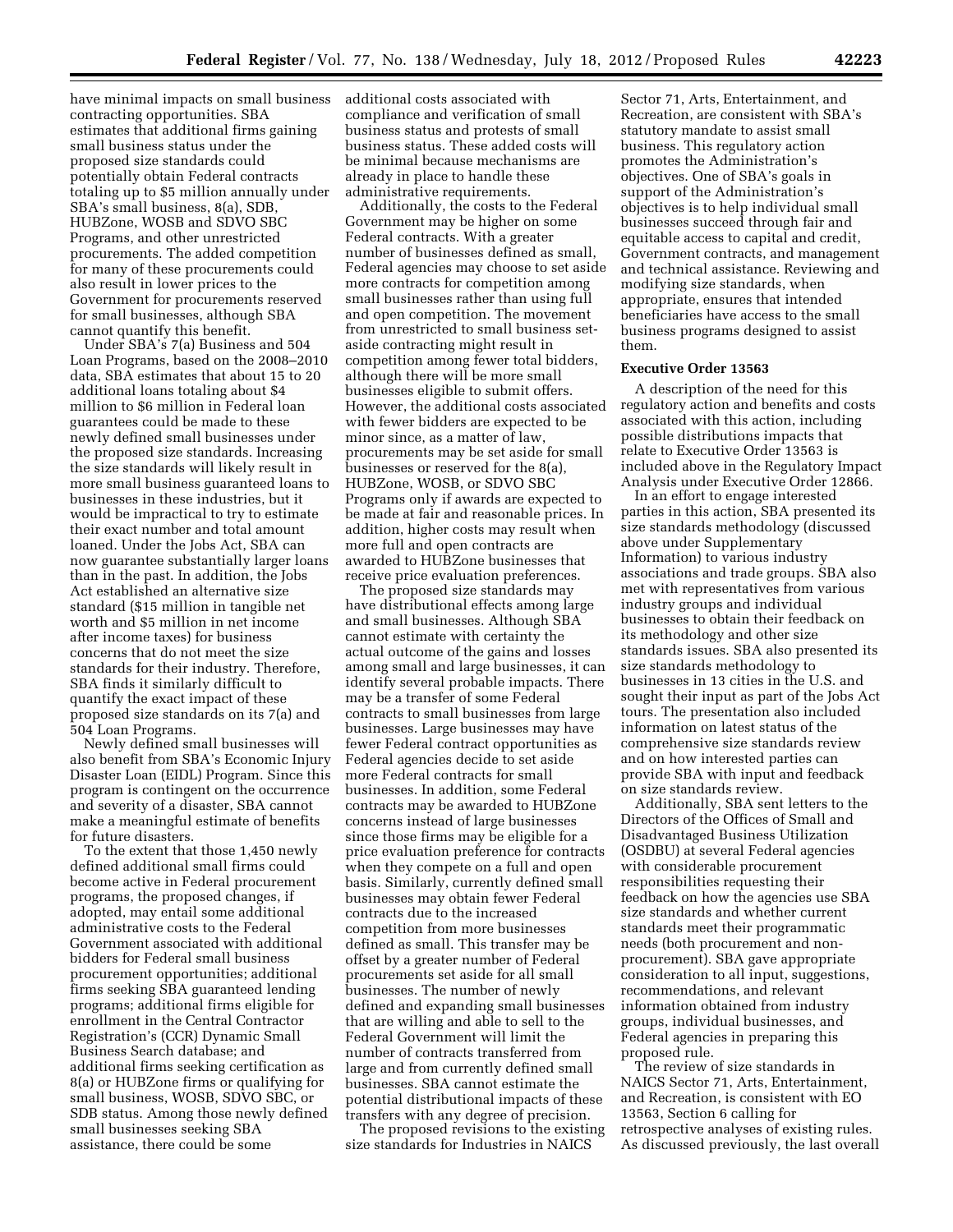review of size standards occurred during the late 1970s and early 1980s. Since then, except for periodic adjustments for monetary based size standards, most reviews of size standards were limited to a few specific industries in response to requests from the public and Federal agencies. SBA recognizes that changes in industry structure and the Federal marketplace over time have rendered existing size standards for some industries no longer supportable by current data. Accordingly, in 2007, SBA began a comprehensive review of its size standards to ensure that existing size standards have supportable bases and to revise them when necessary. In addition, on September 27, 2010, the President of the United States signed the Small Business Jobs Act of 2010 (Jobs Act). The Jobs Act directs SBA to conduct a detailed review of all size standards and to make appropriate adjustments to reflect market conditions. Specifically, the Jobs Act requires SBA to conduct a detailed review of at least one-third of all size standards during every 18-month period from the date of its enactment and do a complete review of all size standards not less frequently than once every 5 years thereafter.

### **Executive Order 12988**

This action meets applicable standards set forth in Sections 3(a) and 3(b)(2) of Executive Order 12988, Civil Justice Reform, to minimize litigation, eliminate ambiguity, and reduce burden. The action does not have retroactive or preemptive effect.

#### **Executive Order 13132**

For purposes of Executive Order 13132, SBA has determined that this proposed rule will not have substantial, direct effects on the States, on the relationship between the national government and the States, or on the distribution of power and responsibilities among the various levels of government. Therefore, SBA has determined that this proposed rule has no federalism implications warranting preparation of a federalism assessment.

#### **Paperwork Reduction Act**

For the purpose of the Paperwork Reduction Act, 44 U.S.C. chapter 35, SBA has determined that this rule will not impose any new reporting or recordkeeping requirements.

### **Initial Regulatory Flexibility Analysis**

Under the Regulatory Flexibility Act (RFA), this proposed rule, if adopted, may have a significant impact on a

substantial number of small businesses in NAICS Sector 71, Arts, Entertainment, and Recreation. As described above, this rule may affect small businesses seeking Federal contracts, loans under SBA's 7(a), 504 and Economic Injury Disaster Loan Programs, as well as assistance under other Federal small business programs.

Immediately below, SBA sets forth an initial regulatory flexibility analysis (IRFA) of this proposed rule addressing the following questions: (1) What are the need for and objective of the rule?; (2) What are SBA's description and estimate of the number of small entities to which the rule will apply?; (3) What are the projected reporting, recordkeeping, and other compliance requirements of the rule?; (4) What are the relevant Federal rules that may duplicate, overlap, or conflict with the rule?; and (5) What alternatives will allow the Agency to accomplish its regulatory objectives while minimizing the impact on small entities?

### *1. What are the need for and objective of the rule?*

Most of the size standards in NAICS Sector 71, Arts, Entertainment, and Recreation, have not been reviewed since the early 1980s. Technology, productivity growth, international competition, mergers and acquisitions, and updated industry definitions may have changed the structure of many industries in that Sector. Such changes can be sufficient to support revisions to current size standards for some industries. Based on its analysis of the latest data available, SBA believes that the revised size standards in this proposed rule more appropriately reflect the size of businesses in those industries that need Federal assistance. The recently enacted Small Business Jobs Act also requires SBA to review all size standards and make necessary adjustments to reflect market conditions.

### *2. What are SBA's description and estimate of the number of small entities to which the rule will apply?*

If the proposed rule is adopted in its present form, SBA estimates that about 1,450 additional firms will become small because of increases in size standards in 17 industries. That represents 1.3 percent of the total number of firms that are classified as small under the current size standards in all 25 industries in NAICS Sector 71 covered by this proposed rule. This will result in an increase in the small business share of total industry receipts for this Sector from about 35 percent under the current size standards to

about 43 percent under the proposed size standards. The proposed size standards, if adopted, will enable more small businesses to retain their small business status for a longer period. Many firms have lost their small business eligibility and find it difficult to compete with companies that are significantly larger than they are. SBA believes the competitive impact will be positive for existing small businesses and for those that exceed the current size standards but are on the very low end of those that are not small. They might otherwise be called or referred to as mid sized businesses, although SBA only defines what is small; other entities are other than small.

### *3. What are the projected reporting, recordkeeping and other compliance requirements of the rule?*

Proposed size standards changes do not impose any additional reporting or record keeping requirements on small entities. However, qualifying for Federal procurement and a number of other Federal programs requires that entities register in the Central Contractor Registration (CCR) database and certify at least annually that they are small in the Online Representations and Certifications Application (ORCA). Therefore, businesses opting to participate in those programs must comply with CCR and ORCA requirements. There are no costs associated with either CCR registration or ORCA certification. Changing size standards alters the access to SBA programs that assist small businesses but does not impose a regulatory burden as they neither regulate nor control business behavior.

### *4. What are the relevant Federal rules which may duplicate, overlap, or conflict with the rule?*

Under § 3(a)(2)(C) of the Small Business Act, 15 U.S.C. 632(a)(2)(c), Federal agencies must use SBA's size standards to define a small business, unless specifically authorized by statute to do otherwise. In 1995, SBA published in the **Federal Register** a list of statutory and regulatory size standards that identified the application of SBA's size standards as well as other size standards used by Federal agencies (60 FR 57988, (November 24, 1995)). SBA is not aware of any Federal rule that would duplicate or conflict with establishing size standards.

However, the Small Business Act and SBA's regulations allow Federal agencies to develop different size standards if they believe that SBA's size standards are not appropriate for their programs, with the approval of SBA's